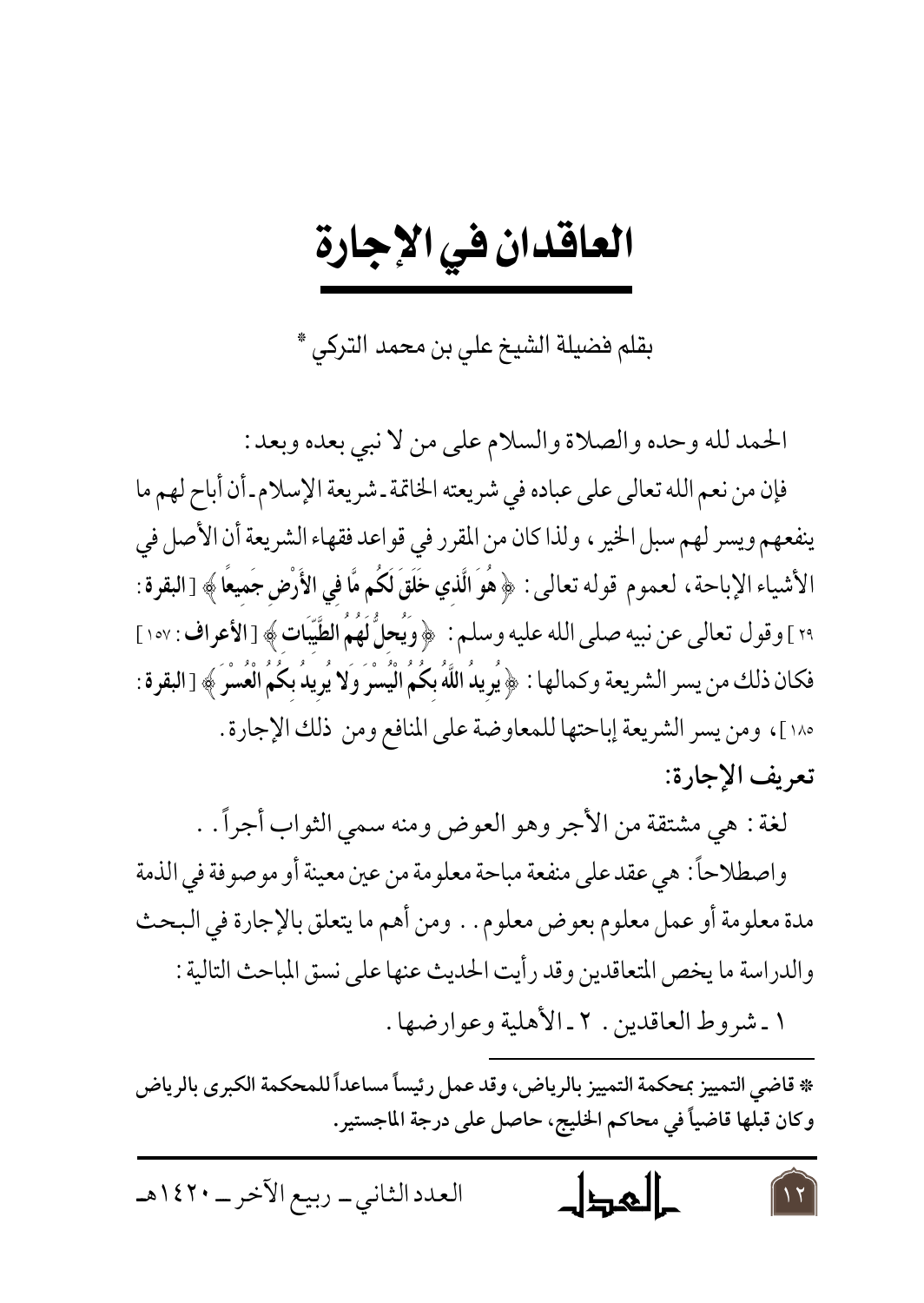$\sqrt{r}$ 

٣ ـ الخلاف في تصرفات الصبي المميز وحكمها بعد الوقوع . ٤ ـ توضيح الشخصية الحكمية والشخصية الحقيقية والفرق بينهما والأمثلة . ٥ ـ استخدام غير المسلمين والشركات الأجنبية وبحث أنواع الخدمات التي تقوم بها . أولاً: شروط العاقدين:

من له مباشرة عقد الإجارة هو كل شخص كامل الأهلية ، وهو ما يعبر عنه الفقهاء بـ«أهلية الأداء»، وينعته بعضهم بأنه جواز التصرف، قال ابن قدامة : «يلزم أن يكون العاقد جائز التصرف، وهو المكلف الرشيد إلا الصبي المميز والسفيه فإنه يصح تصرفهما بإذن وليهما'')، وسنعرض في هذا البحث للشروط المؤهلة للشخص أن يتصرف وفق رضاه واختياره فيؤجر ويؤاجر أما بالأصالة أو الوكالة، والشروط هي:

العقل : وهو مجمع عليه بين العلماء، وهو نعمة الله الكبرى على الإنسان، والأساس المميز له عن طبقات البهائم، وهو مناط جميع التكاليف الخطابية السماوية .

أما الحرية والبلوغ فليسا شرطاً لانعقاد الإجارة ، بل لنفاذها وذلك عند أحمد وأبي حنيفة ومالك، أما الشافعي فإنه لا يرى صحة عقد الإجارة من الصببي والعبد : ولا تلحقه الإجارة، وسنفصل ذلك في بعض المسائل القادمة .

ومن الشروط كذلك أن يكون العاقد مالكاً لما يعاوض عليه ، فالمؤجر يكون مالكاً للمحل، والمستأجر يكون مالكاً للعوض، أو مأذوناً له في التصرف في العقد كأولياء القاصرين والوكلاء ونظار الوقف .

وهنا يحسن بنا أن نفرق بين حق الملك والتصرف فإنه ليس كل متصرف ١ ـ المقنع بحاشيتـه ج ٢ ص ٤.

العدد الثاني\_ ربيع الآخر\_ ١٤٢٠هـ كالمحطل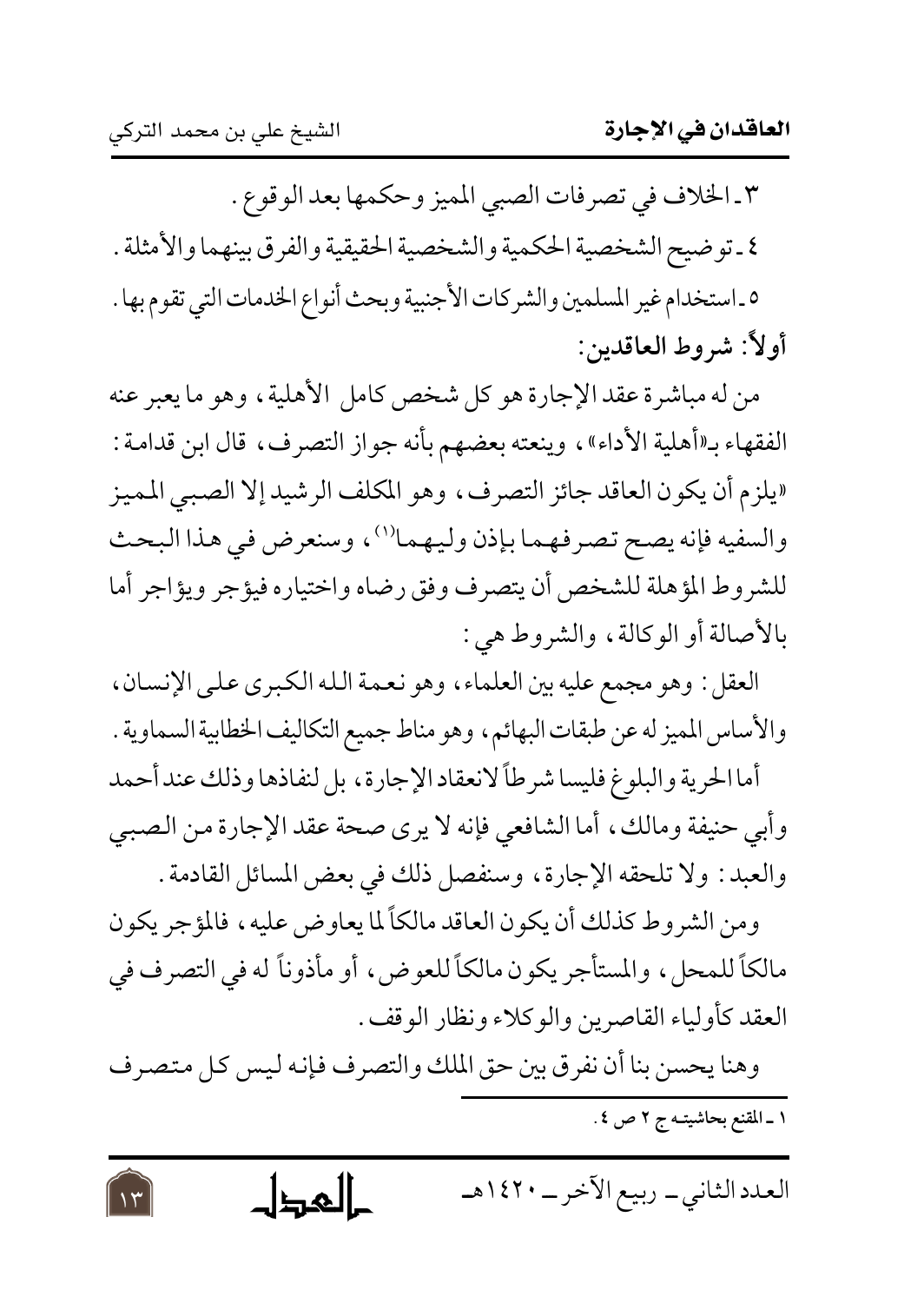مالكاً وليس كل مالك متصرفاً، قال القرافي في الفرق الثمانين بعد المائة بين قاعدة الملك وقاعدة التصرف : «اعلم أن الملك أشكل طبعه على كثير من الفقهاء، فإنه عام يترتب على أسباب مختلفة كالبيع والهبة والميراث والصدقة وغيرها، فهو غير تلك الأسباب ولا يمكن أن يقال: إنه هو التصرف، لأن المحجور عليه يملك ولا يتصرف، فهو حينئذ غير التصرف، فالتصرف والملك كل واحد منهما أعم من الآخر من وجه وأخص من وجه ، فقد يوجد التصرف بدون الملك كالوصي والحاكم والوكيل وغيرهم يتصرفون ولا ملك، ويوجد الملك بدون التصرف كالصبيان والمجانين وغيرهم يملكون ولا يتصرفون، ويجتمع الملك والتصرف في حق البالغين الراشدين النافذين للكلمة الكاملين الأوصاف وهذا هو حقيقة الأعم والأخص من وجه . (''

ومن هذا يتضح لنا أن من يقول : إن العاقد في الإجارة يشترط له أن يكون جائز التصرف أحوط ممن يقول : يشترط أن يكون مالكاً ويطلق .

هذه هي الشروط اللازم توافرها في من يعقد على اجارة نفسه أو ماله بصفته مؤجراً أو مستأجراً، وأن وجد خلاف بين العلماء فهو خلاف في تفسير وتطبيق تلك الصفات . وسنتعرض لبحث بعض الصفات المؤثرة في التصرفات وجوداً وعدماً فنقول : يطلق جماعة من العلماء على كل من يصح منه التصرف وتجب له الحقوق وتتعلقه الالتزامات وصفَ الأهلية ، وهي أهلية أداء ، وأهلية وجوب . الأهلية:

يقال إن فلاناً أهل لكذا ، أي صالح له وحقيق به ، قال البيضاوي عند تفسير ١ ـ الفروق للقرافي ج ٣ ص ق ١٨٠.

كالمطل العدد الثاني\_ ربيع الآخر\_ ١٤٢٠هـ  $\sqrt{2}$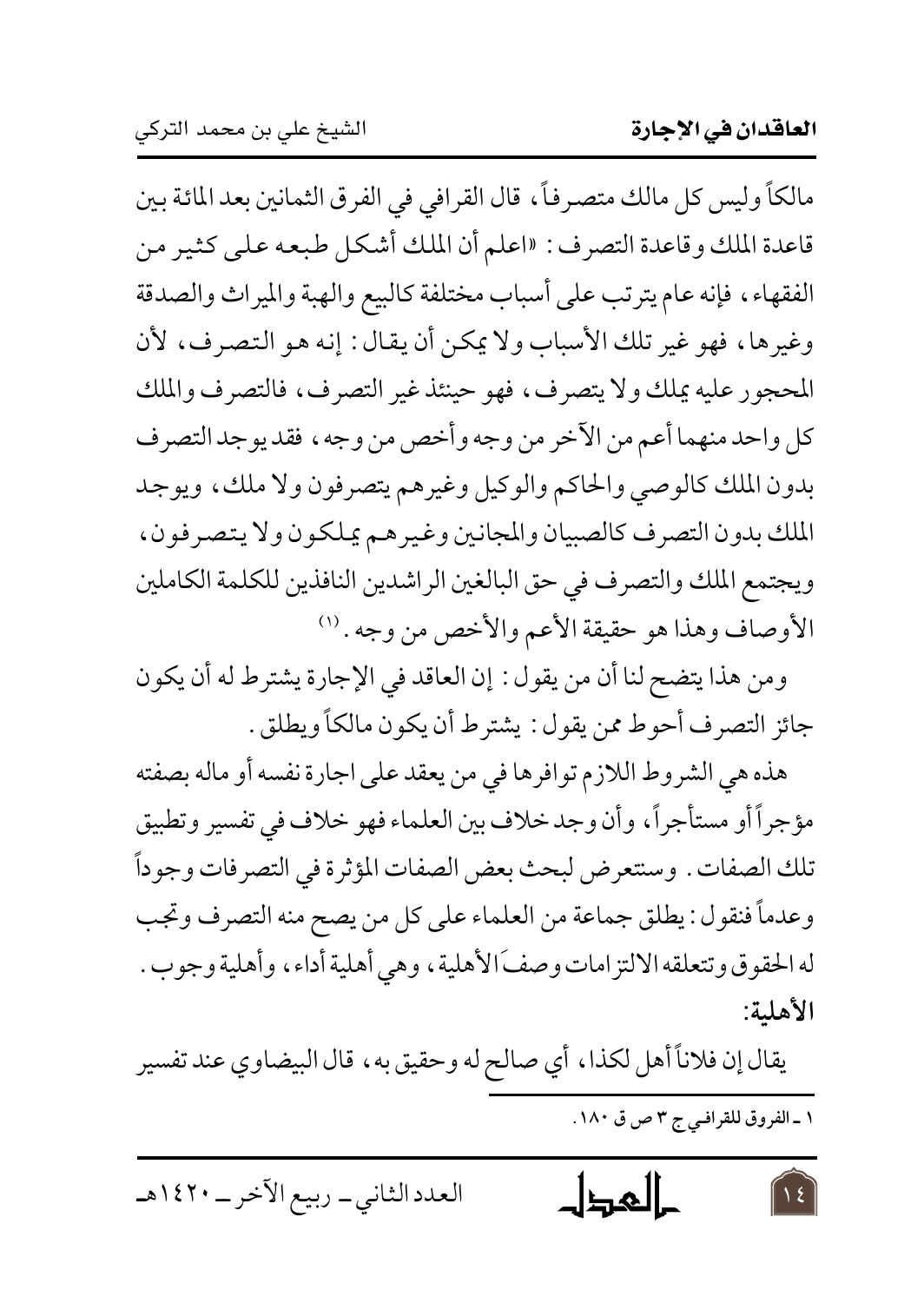$\sqrt{2}$ 

قوله تعالىي : ﴿ هُوَ أَهْلُ التَّقْوَىَ وَأَهْلُ الْمَغْفِرَة ﴾أي حقيق بأن يتقى عقابه حقيق بأن يغفر لعباده سيما المتقين منهم . ('' ومن ثم يقال لبعض الناس : إنه أهل لأن يكون قاضياً، وهو أهل لتحمل المسئولية وأهل لأن يتصرف، هذا هو التعريف العام للأهلية وهو ثبوت الاستحقاق والتمكن .

أما الأهلية لدى بعض علماء الأصول فقد تكون أهلية وجوب، وقد تكون أهلية أداء، فما تعريف كل منهما؟ وما الفرق بينهما؟ وما مناط كل؟ أ ـ تعريف الأهلية وأنواعها :

ـ أهلية الوجوب : هي صفة في المرء تجعله صالحاً للالتزام ببعض الواجبات، والوفاء ببعض المقدرات التي لم يشترط الشارع العقل مناطاً للتكليف بها، وذلك مثل وجوب نفقة القريب، وضمان المتلفات، واستحقاق الهبة، وغيرها من سائر التبر عات النافعة .

ـ أهلية الأداء: فهي صفة في المرء تجعله أهلاً للإيجاب والقبول والإنشاء في الأموال وغيرها، أي تجعله أهلاً لخطاب الشارع مخاطبة وضع أو تكليف، ويتوقف على تلك الأهلية اعتبار سائر التصرفات قولية أو فعلية سواء أكانت إنشاء أو التزاماً وجميع الحقوق التي لله سبحانه ولعباده . ب ـ بيان مناط أهلية الأداء وأهلية الوجوب:

قيل : إن مناط أهلية الأداء هو العقل الذي به تفهم سائر الأشياء، وقيل : إن مناطها هو الذمة .

والذمة لغة من ذمي والذال والميم والحرف المعتل أصل واحد يدل على

۱ ـ تفسير البيضـاوي ص ۷۷۱.

كالمجال العدد الثاني\_ ربيع الآخر\_ ١٤٢٠هـ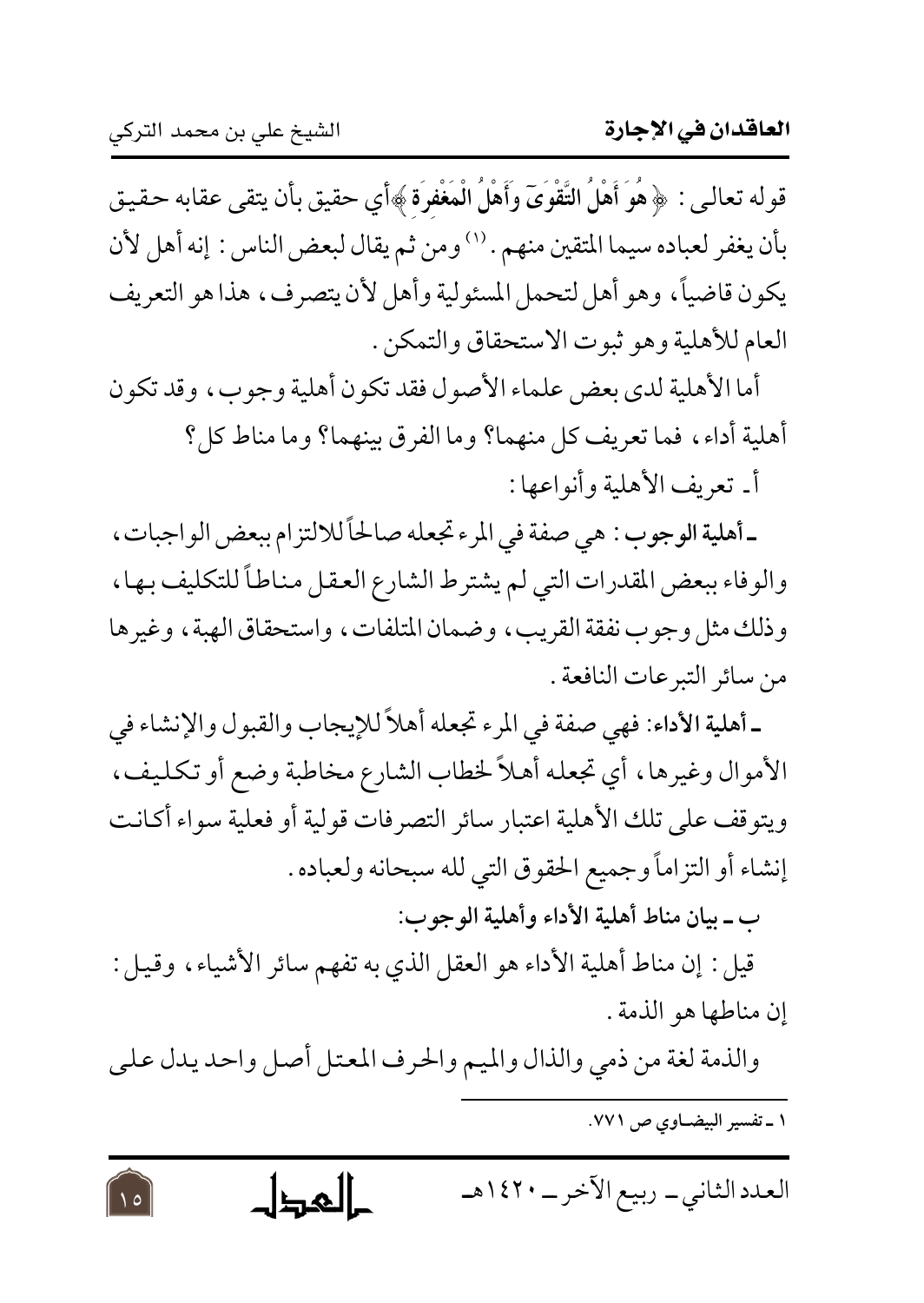حركة، فالذماء الحركة، يقال: ذمي يذمي إذا تحرك، والذميان الإسراع. ('' وفي مختار الصحاح أن أهل الذمة هم أهل العقد، ونقل عن أبي عبيد أن الذمة الأمان أي عقد الأمان، ومنه تذم أي استنكف، يقال: لو لم أترك الكذب تأثماً لتركته تذمماً. (٢)

وقال ابن القيم في تعريف الذمة : أن الذمة من جنس لفظ العهد والعقد، وقولهم: «هذا في ذمة فلان» أصله من هذا: أي في عهده وعقده أي فالذمة بالعهد والميثاق، ثم صار يستعمل في كل ما يمكن أخذ الحق من جهته، سواء وجب بعقده أو بغير عقده كبدل المتلف فإنه يقال هو في ذمته، وسواءً وجب بفعله أو فعل وليه أو وكيله كولي الصبي والمجنون وولي بيت المال والوقف، فإن بيت المال والوقف يثبت له حق وعليه حق، كما يثبت للصببي والمجنون ويطالب وليه الذي له أن يقبض له ويقبض ما عليه . (٣)

وقال الألوسي : إن الذمة هي الحق الذي يعاب ويذم على إغفاله أو العهد، وسمي به لأن نقضه يوجب الذم، وهي في قولهم في ذمتي كذا محل الالتزام . . قال : ومن الفقهاء من قال هو معنى يصير به الآدمى على الخصوص أهلاً لوجوب الحقوق عليه، وقد فسَّر بالأمان والضمان وهي متقاربة . ا . هـ.

ومن هذا يتضح لنا أن الذمة عند ابن القيم أوسع معنى ودائرة من أن تكون خاصة بالشخص العاقل المميز أو غيره أو الشخص الحقيقي أو الحكمي، بل هي معنى عام قائم بكل ما يقبل الإلزام، والالتزام، وكل ما يمكن التعامل معه

حالمجال العدد الثاني\_ ربيع الآخر\_ ١٤٢٠هـ  $\overline{1}$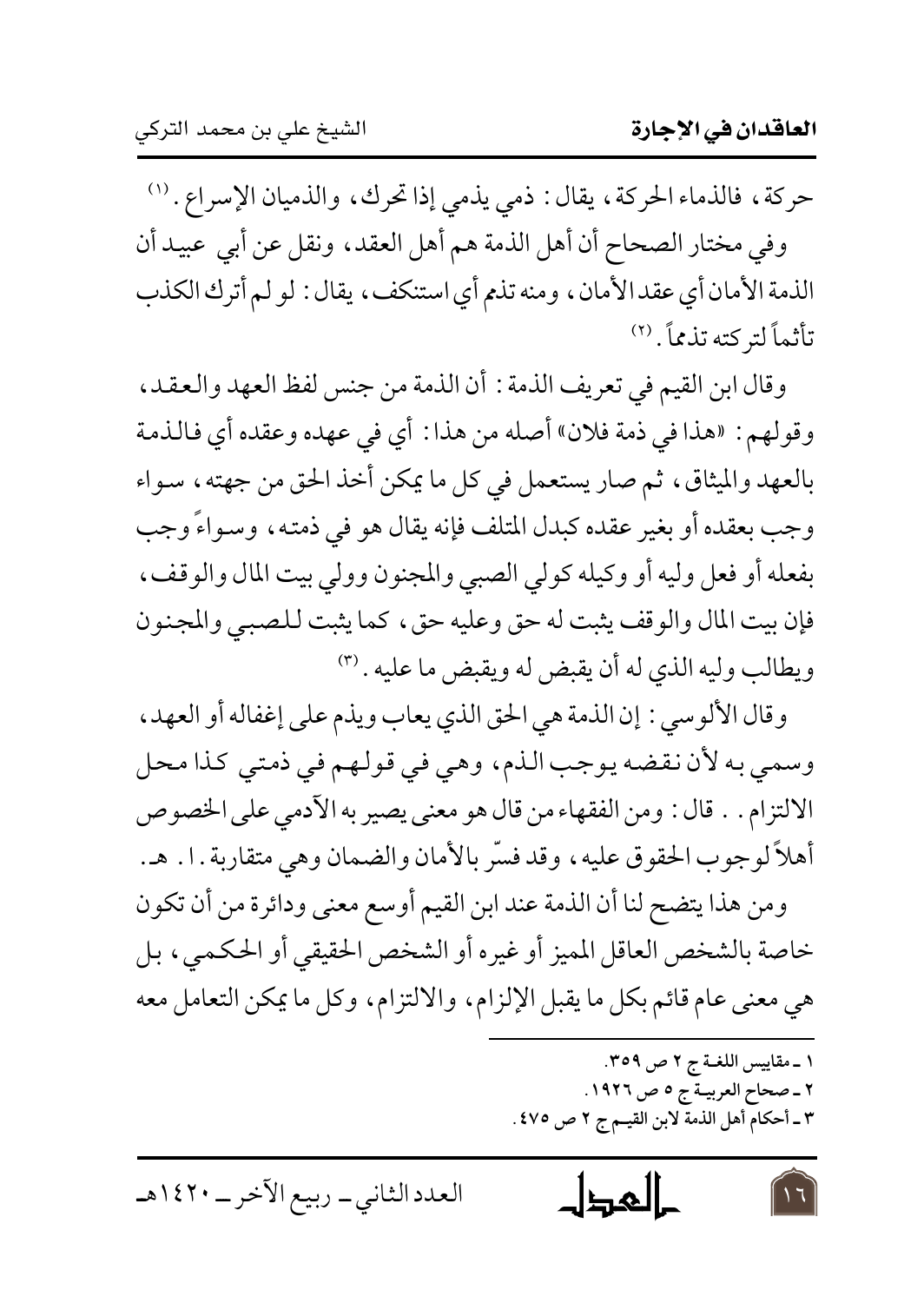لا فرق في ذلك بين العاقل والصبي والمجنون وبيت المال، وهذه نظرة من ابن القيم ـ رحمه الله ـ بعيدة وثاقبة ومحققة للموضوع في كشف وتوضيح معنى الذمة التي اختلف فيها العلماء اختلافاً واسعاً، وهي تناسب ما توصل إليه المحققون منهم، وتتمشى مع التطبيقات العملية في قواعد التعامل مع الشخصيات الاعتبارية .

هذا والذي يترجح ـ والله أعلم ـ أن مناط أهلية الأداء هي العقل والرشد، فلا يصلح من لا يمكن منه معرفة العقود وطرق التعامل أن يتولى إبرام العقود، ومن عرض لتفكيره عارض أو لم يبلغ بعد، فلا يصلح لإنشاء العقود أو فهم خطاب الشارع إذ كيف يرعى الذمة، وهو لم يفهمها ولم يدركها .

أما أهلية الوجوب : فقيل : إن مناطها الإنسانية التبي تدوم بدوام وجود الإنسان، والتي لا تتأثر بما يعرض لعقله وإدراكه من عوارض كالإغماء والسكر والجنون، وقيل : إن مناطها الذمة التي تنشأ بالتدريج وتثبت له بحكم أنه إنسان، وإن لم تظهر في مراحل نموه الأولى، ولذلك أثبت له الشارع الميراث، وأوجب عليه الزكاة وصدقة الفطر ، وأوجب في ماله المتلفات المالية ، وغير ذلك مما هو في الإمكان من الواجبات المالية لا الشخصية .

أما الواجبات المشتركة التي تأخذ صفتي الشخصية والمالية ، مثل عبادة الحج فقيل: إنها تجزئ عنه، وقيل: لا تجزئ.

ج-الفرق بين أهلية الوجوب وأهلية الأداء :

١ \_ أهلية الوجوب : صفة ملازمة للإنسـان منذ و لادتـه ، بـل قبـل الـو لادة وعند بعض الفقهاء وأهلية الأداء لا تظهر إلا بالعقل ورعاية الذمة فلا وجود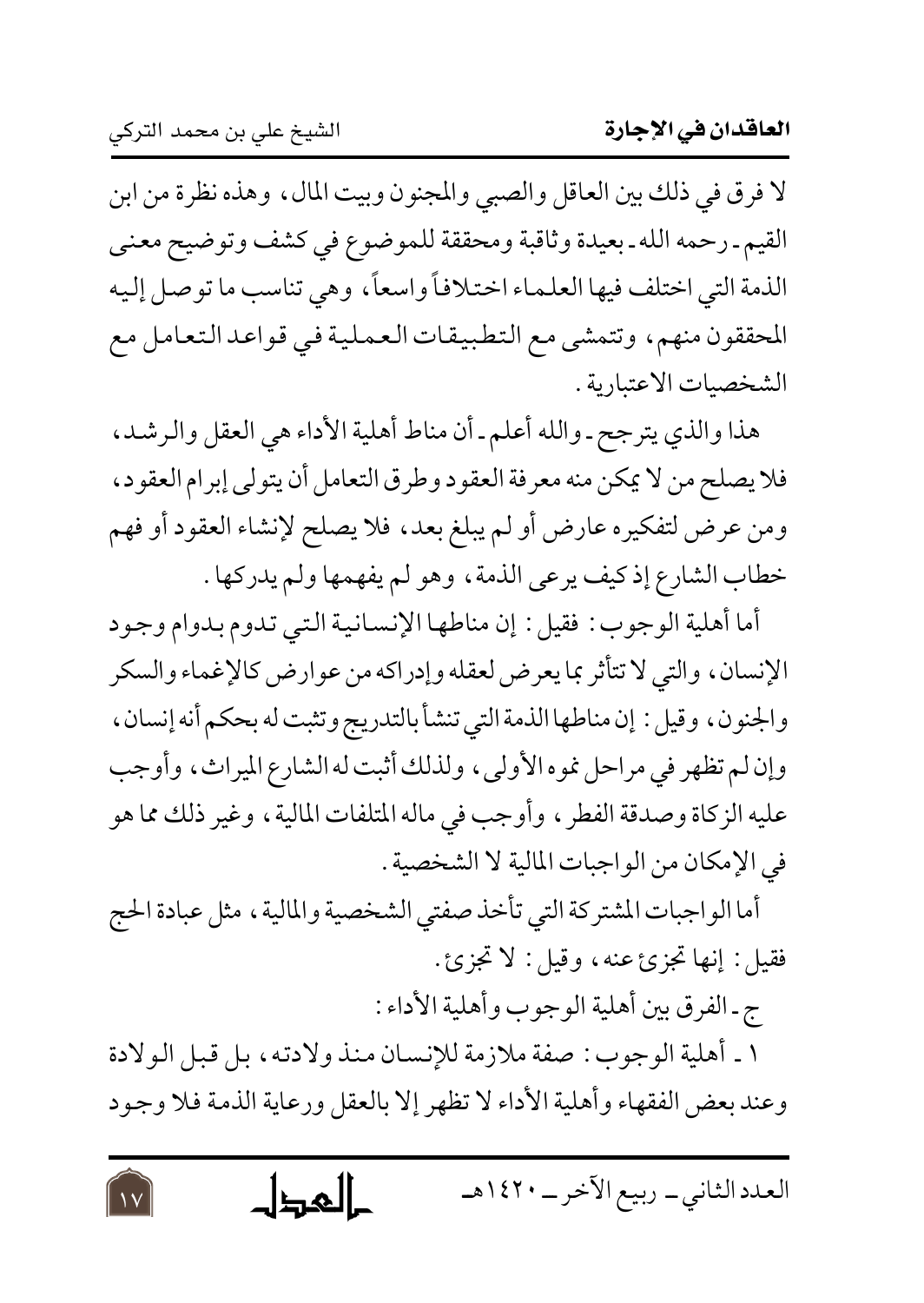لها في الطفل قبل أن يصير مميزاً قادراً على فهم خطاب الشارع .

٢ ـ وأهلية الوجوب لا يعتريها العدم بأي حال إلا بالموت، فالمجنون مؤاخذ على أخطائه من باب خطاب الوضع لا من باب خطاب التكليف . وأما أهلية الأداء : فيعرض لها موانع كثيرة كالسكر والجنون .

٣ ـ وأهلية الوجوب ليس لها دخل في إنشاء العقود أو إيجاد الأسباب، بل هي خاضعة للأسباب والنتائج التي يرتب الشارع كل نتيجة منها على سببها، وأهلية الأداء تشترك في إنشاء العقود وسلوك الأسباب وتعاطيها لتترتب عليها نتائحها .

٤ ـ وأهلية الوجوب قد تكون ناقصة وقد تكون تامة ، فهي ناقصة في الجنين ، حيث يثبت له الملك والتملك والنفقة والضمان والوصية'')، وهي تامة في الصغير والمجنون والعاقل على السواء .

أما أهلية الأداء فلا تكون إلا تامة على الراجح من أقوال الفقهاء وسنذكر ذلك عند الخلاف في تصرفات الصبي .

ومناط أهلية الأداء هو العقل أو العقل والذمة ، أما أهلية الوجوب فمناطها الإنسانية أو الذمة المقدرة، وقد ذكر القرافي اختلاف العلماء في التفريق بين الذمة وأهلية الشخص للتعامل، يقول في ذلك : «اعلم أن الذمة قد أشكلت معرفتها على كثير من الفقهاء فجماعة يعتقدون أنها أهلية المعاملة ، فإذا قلنا : زيد له ذمة، فمعناه أنه أهل لأن يعامل، وهما حقيقتان متباينتان بمعنى أنهما متغايرتان، وتحقيق التغاير بينهما أن كل واحدة منها أعم من الأخرى من وجه

١ ـ القواعد لابن رجب ص ١٧٠ ق ٨٤.

كالمحال العدد الثاني\_ ربيع الآخر\_ ١٤٢٠هـ  $\lambda$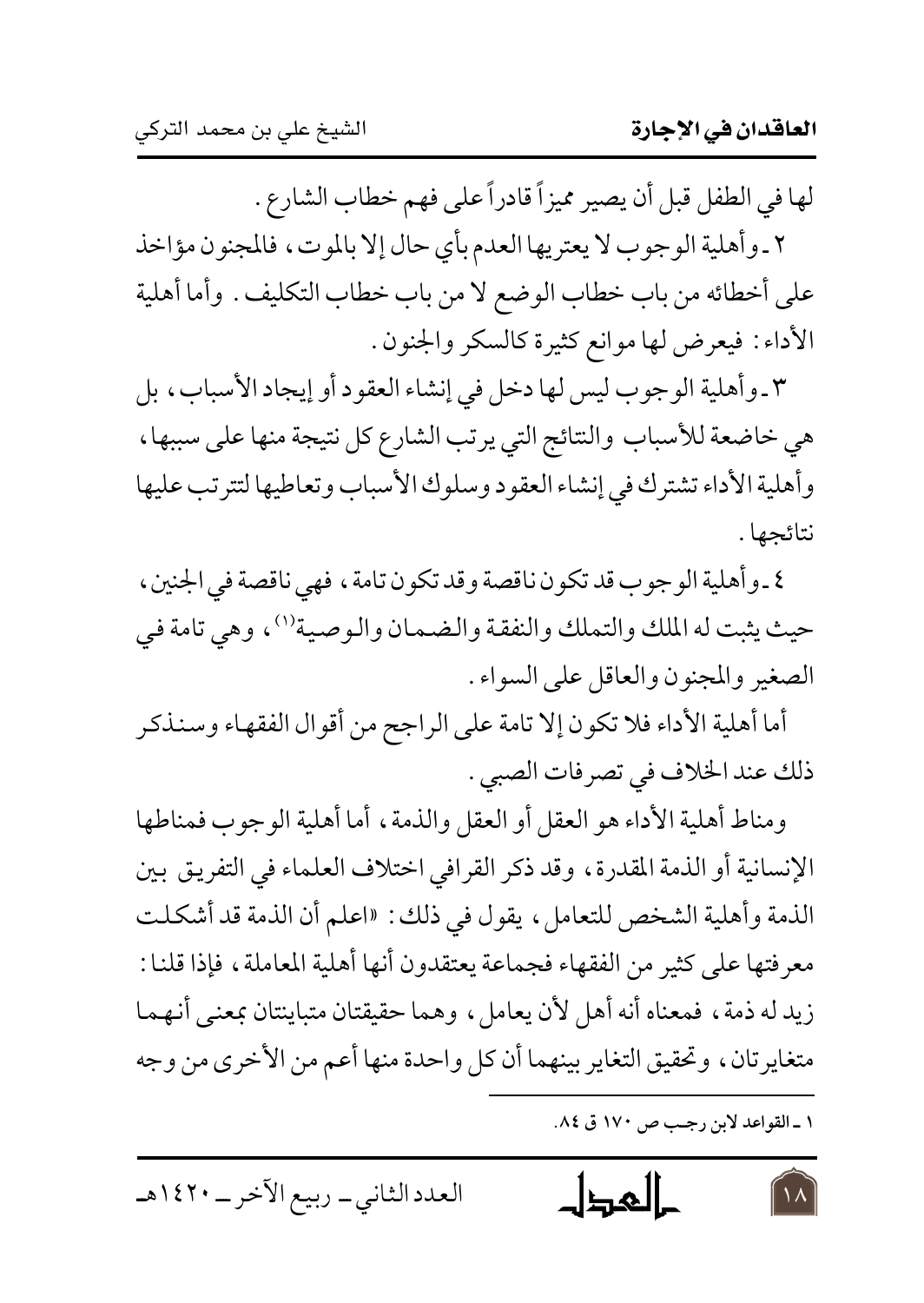$\sqrt{9}$ 

وأخص من وجه، فإن التصرف يوجد دون الذمة، والذمة توجد دون أهلية التصرف، ويجتمعان معاً كالحيوان والأبيض فيوجد الحيوان ولا أبيض كالسودان، ويوجد الأبيض ولا حيوان كالجير والثلج، ويجتمعان معاً كالصقالبتة والطيور البيض. وهذا ضابط الأعم والأخص من وجه فالصبيان المميزون يصح بيعهم واجارتهم، ويقف اللزوم على اجازة الولى عند المالكية وأحمد والشافعي رحمه الله يقول : لا ينعقد أصلا وإن إذن له الوليي، وجوزه أبو حنيفة «وأحمد في إحدى رواياته» بإذن الولي فإن عقد بغير إذن الولي وقف على الإجادة .

وقال أحمد بن حنبل إن عقده بإذنه صح وإلا فلا، واتفق الجميع على عدم الذمة في حقه ثم قال : وهذا القسم حصل فيه أهلية التصرف عندنا وعند أبي حنيفة وابن حنبل من غير ذمة له عند الجميع .

وتوجد الذمة دون أهلية التصرف، كالعبيد فإنه محجور عليهم لحق السادات ولأنهم لا يملكون فلا يجوز لهم التصرف إلا بإذن السادات سداً لذريعة إفساد ما لهم، وحق السادات تعلق به .

وأضاف القرافي قائلاً: العبارة الكاشفة عن الذمة أنها معنى شرعي مقدر في المكلف قابل للالتزام واللزوم، وهذا المعنى جعله الشرع سبباً عن أشياء خاصة منها البلوغ ومنها الرشد، فمن بلغ سفيهاً فإنه لا ذمة له، ومنها ترك الحجر ـ فمن اجتمعت له هذه الشروط رتب للشرع عليها تقدير معنى يقبل إلزامه أرش الجنايات، وأجر الإجارات، وأثمان البياعات وغير ذلك من التصرفات ويقبل التزامه إذا التزم شيئاً اختياراً من قبل نفسه .

العدد الثاني\_ ربيع الآخر\_ ١٤٢٠هـ كالمحطل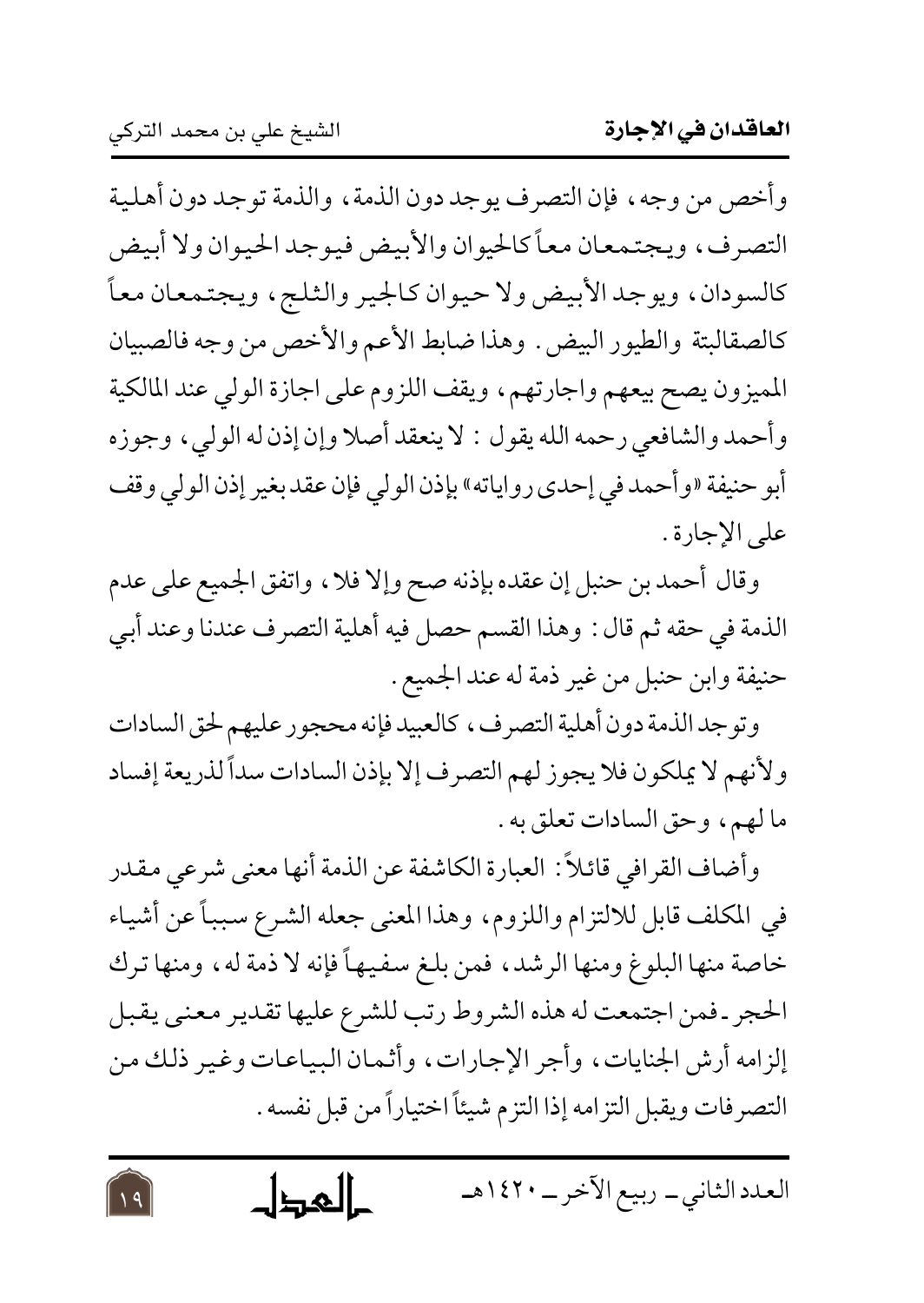وإذا فقد شرط من هذه الشروط لم يقدر الشرع هذا المعنى القابل للإلزام والالتزام . ثم يقول وهذا المعنى المقدر هو الذي تقدر فيه الأجناس المسلم فيها مستقرة حتى يصح مقابلتها بالأعواض المقبوضة ناجزا، وفيه تقدير أثمان البيانات المؤجلة إلى أجال بعيدة أو قريبة، وصداق الأنكحة والمؤجل وغيرها من الأشياء التي يكون محل التزامها''' بالذمة . ا . هـ ، ومنه يتضح أن القرافي اختار أن الذمة خاصة بالإنسان العاقل فقط، وأنها شيء ناتج عن صفات متعددة مجتمعة هي الرشد والبلوغ، وهذا نظر يخالف ما قلنا من أن الراجح هو ما اختاره ابن القيم لسعته وشموله، وهو يناقض ما أورده القرافي نفسه حين قال أخيراً: «والذي يظهر لي أن الذمة وأهلية التصرف من باب خطاب الوضع دون خطاب التكليف، وأنهما يرجعان إلى التقادير الشرعية، والتقادير الشرعية هي إعطاء الموجود حكم المعدوم والمعدوم حكم الموجود . (٢

فإنه إذا كانت الذمة صفة ثابتة للشخص من باب خطاب الوضع كان للصبي ذمة حيث أجمع العلماء على أنه مؤاخذ بجناياته المالية من هذا الباب، وقد أوضح ذلك ابن الشاط : في تعليقه على القرافي ، قال ابن الشاط : ويتبيّن حد الذمة بأنها قبول الإنسان شرعاً للزوم الحقوق دون التزامها ، أي حتى يكون للصبي ذمة لزوم أرش الجنايات وقت المتلفات وعلى ذلك يتبين أنه لا بد ـ لاعتبار التصرفات والعقود نافذ ة ـ من توفر صفة الرشد «أهلية الأداء» التبي مناطها الأوصاف المقدرة من قبل الشرع، وهي العقل والبلوغ، فلا العقل وحده كافياً ولا الذمة وحدها كافية إلا عند من يعتبر أن أحدهما داخل في الآخر

> ١ ـ الفروق للقرافيي ج ٣ ص ٢٣٥. ٢\_ المصدر السابق.

العدد الثانبي \_ ربيع الآخر \_ ١٤٢٠هـ

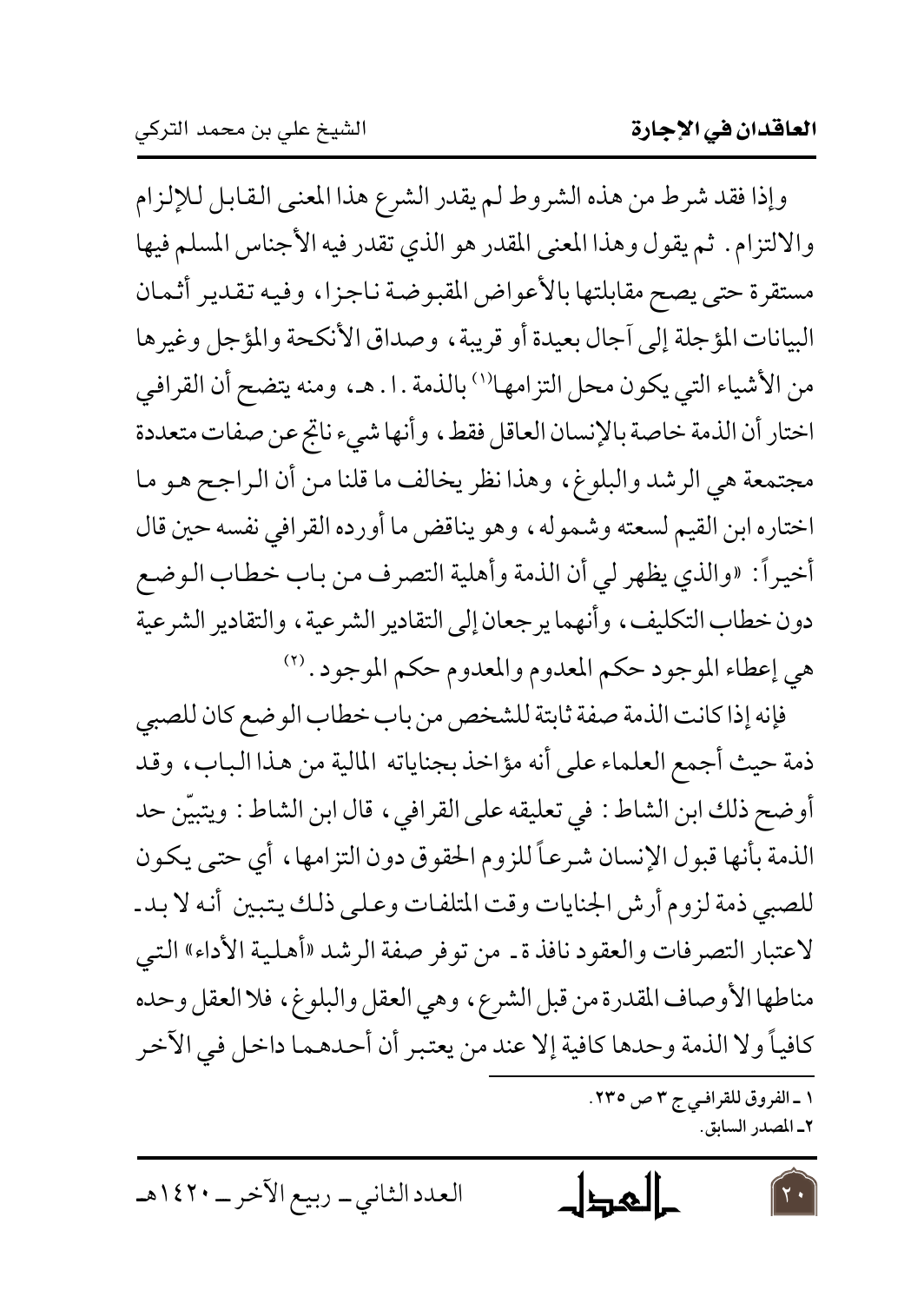ضعناً

وعلى كلا التقديرين فإنه لا خلاف بين العلماء في اشتراط الرشد في المعاملات لزوماً والتزاماً، قال تعالىي: ﴿ فَإِنْ آنَسْتُم مُّنْهُمْ رُشْدًا فَادْفَعُوا إِلَيْهِمْ أَمْوَالَهُم ﴾ ''' وقسال تــعـــالـــى : ﴿ وَلَا تُؤَتُّوا السُّفَهَاءَ أَمْوَالَكُمُ الَّتى جَعَلَ اللَّهُ لَكُمْ  $\ddot{\text{a}}$ قيَامًا $\ddot{\text{a}}$  .

عوارض الأهلية:

تعرض في أهلية الأداء عوارض كثيرة منها : السكر والنوم والجنون والسفه وغير ذلك من الأشياء القهرية أو الكسبية التي تفقد الإنسان صلاحية التصرف، فتضعف أو تلغي إدراك حقيقة الأشياء وعاقبتها، وبالتالي فإنه لا يصير أهلاً لخطاب الشارع لقوله صلى الله عليه وسلم : «رفع القلم عن ثلاثة عن الصبي حتى يبلغ، والنائم حتى يصحو والمجنون حتى يفيق». وسنبدأ في بحث العوارض السماوية، وهي الجنون والعته .

الجنو ن:

هو اختلال في العقل بأمر اض عصبية أو غير ها تصيب مكان الإدراك والشعور في الإنسان، فيصير لا يعي ما يقول، ولا يقصد إلى ما يصدر عنه من

> ١ - النسباء ٦. ٢- النساء ٥.

العدد الثاني ــ ربيع الآخر ــ ١٤٢٠هـ كالمحطل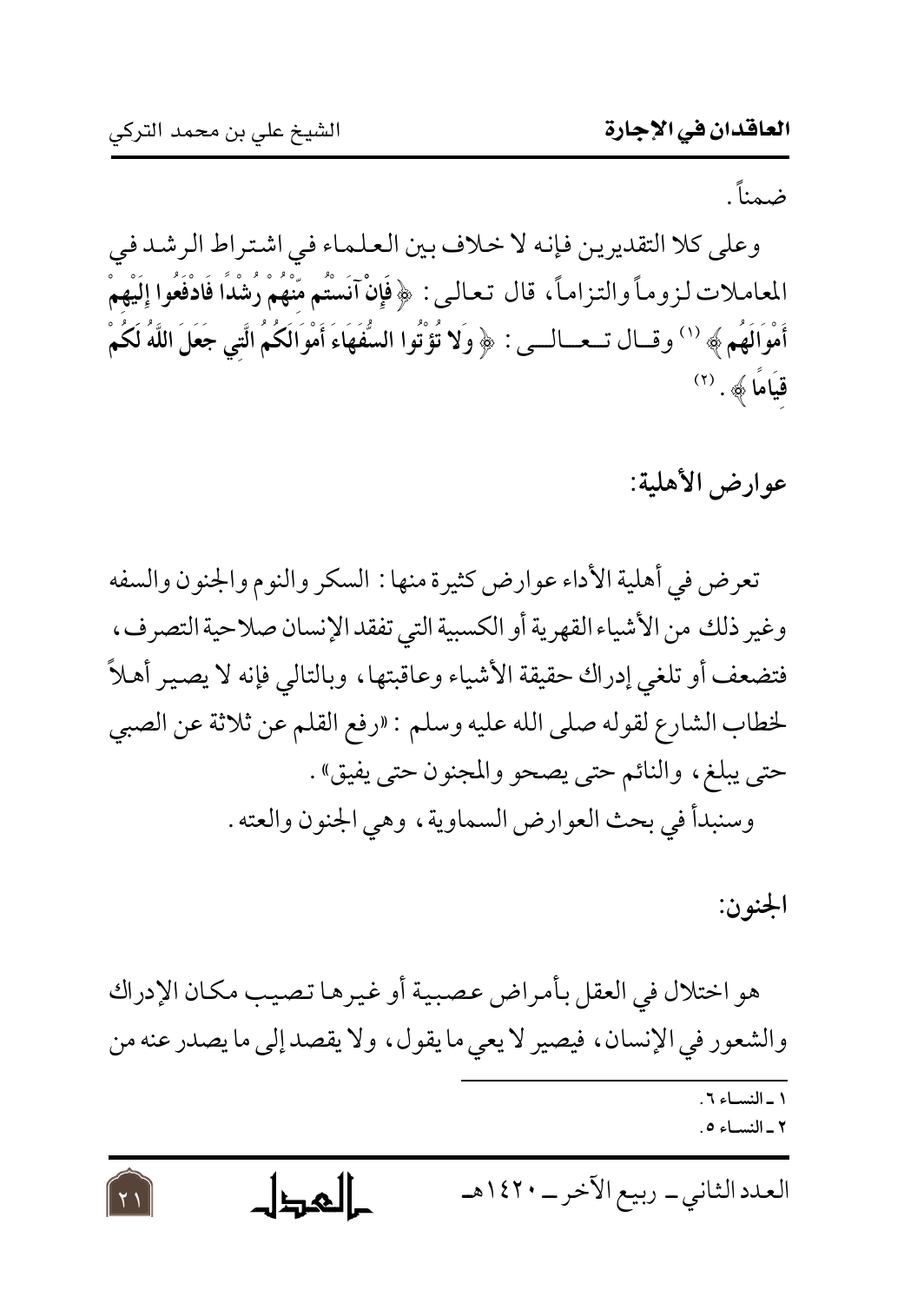قول أو فعل، ولهذا يصير مثل الطفل ويستحيل تكليفه، لأن التكليف خطاب وخطاب من لا عقله له ولا فهم محال كالجماد . (١)

والجنون ـ أعاذنا الله منه ـ منه ما يكون مطبقاً دائماً، ومنه ما يكون على فترات متقطعاً، فإن كان ممتداً دائماً لم يصح من صاحبه العقد ويصير لغواً لا أثر له ، أما إذا كان على فترات فإن فترة الصحو تعتبر فيها التصرفات صحيحة كتصرفات العاقل ، إلا أن الأحسن والأحوط أن يعين لمن هو بتلك الحالة وكيلاً يقوم عنه بسائر التصرفات الكسبية المعاشية، ضماناً له من ناحية، ولأفراد المجتمع من ناحية أخرى حتى يستقر نظام التعامل في المجتمع .

أما مؤاخذة المجنون في أفعاله التي تنجم عنها أضرار بالغير كإتلاف ماله أو نفسه فذلك من باب خطاب الوضع ، «وهو الحكم بترتيب المسبب على سببه ، فحصل المسبب، وهو الفعل، ونتج عن مسببه، والعذر لا يتنافى مع ذلك . العته:

هو اختلال في العقل اختلالاً أقل من اختلال المجنون، وهو كما قال ابن القيم هو من كان قليل الفهم مختلط الكلام فاسد التدبير ، إلا أنه لا يضرب ولا يشتم كما يفعل المجنون . (٢)

وقد اعتبر بعض العلماء تصرفاته نافذة في الأشياء المحقرة كالصبي المميز . ومنهم من لم يعتبر تصرف العته ويلحقه بالمجنون لأنه سفيه، قال تعالى

> ١ ـ الآمـدي ج ١ ص ١١٤. ٢ ـ إعلام الموقعـين ج ٤ ص ٤٩.

كالعطل العدد الثاني\_ ربيع الآخر\_ ١٤٢٠هـ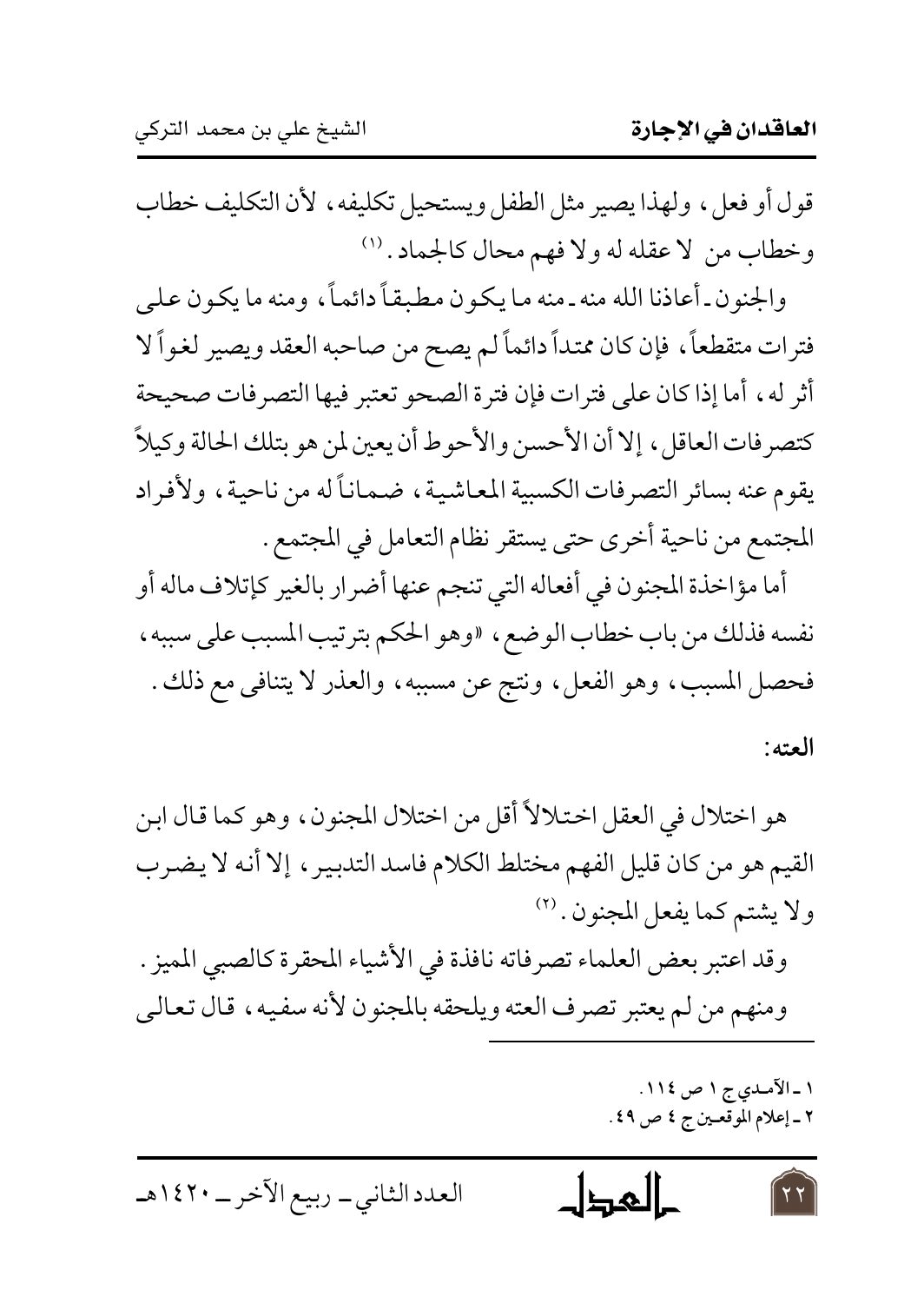﴿ وَلَا تُؤْتُوا السُّفَهَاءَ أَمْوَالَكُمُ ﴾ ('' والمال ـ وإن كـان مـالـه ـ ، إلا أن المجـتـمـع الإسلامي مسؤول عنه رعاية للمصلحة العامة والخاصة، ولأن مال السفيه يشكل جزءاً من المال المتداول بين أفراد المجتمع ، وبالتالي فإن تصرفاته ـ وهو لا يفهم المباديء والقواعد التي يسري عليها نظام التعامل، بل ولا يقدر التبعة الشخصية أو الجماعية التي تنجم عن إتلافه للمال، وسوء استعماله ـ إخلال بهذا المال وإضاعة له ، وقد بين الله سبحانه علة ذلك بقوله تعالى : ﴿ الَّتِي جَعَلَ اللَّهُ لَكُمْ قِيَامًا ﴾ (٢) ، فالمال عصب الحياة وشريان التعامل والكسب والعيش ، ولذلك جاء النهي من الشارع عن إفساده . روي عن المغيرة بن شعبة أنه قال : قال النبي صلى الله عليه وسلم : «إن الله حرم عليكم عقوق الأمهات ووأد البنات ومنع وهات، وكره لكم قيل وقال وكثرة السؤال وإضاعة المال» وبوَّب البخاري على ذلك «باب ما ينهي عن إضاعة المال» واستدل بقوله تعالى : ﴿ وَاللَّهَ لا يُحبُّ الْفَسَادَ ﴾ (٣)و قوله تعالى: ﴿ إِن اللَّهَ لا يُصْلحُ عَمَلَ الْمُفْسدينِ ﴾ <sup>(٤)</sup>وقولـه تعالى : ﴿ أَصَلاتُكَ تَأْمُرُكَ أَن نَّتْرِكَ مَا يَعْبُدُ آبَاؤُنَا أَوْ أَن نَّفْعَلَ في أَمْوالنَا مَا نَشَاءُ ﴾ <sup>(٥)</sup> .

السكر :

للسكر تأثير على العقل يحجبه عن الشعور والإدراك لفترة معينة، فيصير

- ١ ـ النساء آيـة ٥. ٢ ـ النساء آية٥. ٣ ـ البقرة آيـة ٢٠٥. ٤ ـ يونس آيــة ٨١.
	- ٥ ـ هو د آيــة ٨٧.

العدد الثاني ــ ربيع الآخر ــ ١٤٢٠هـ كالمطاح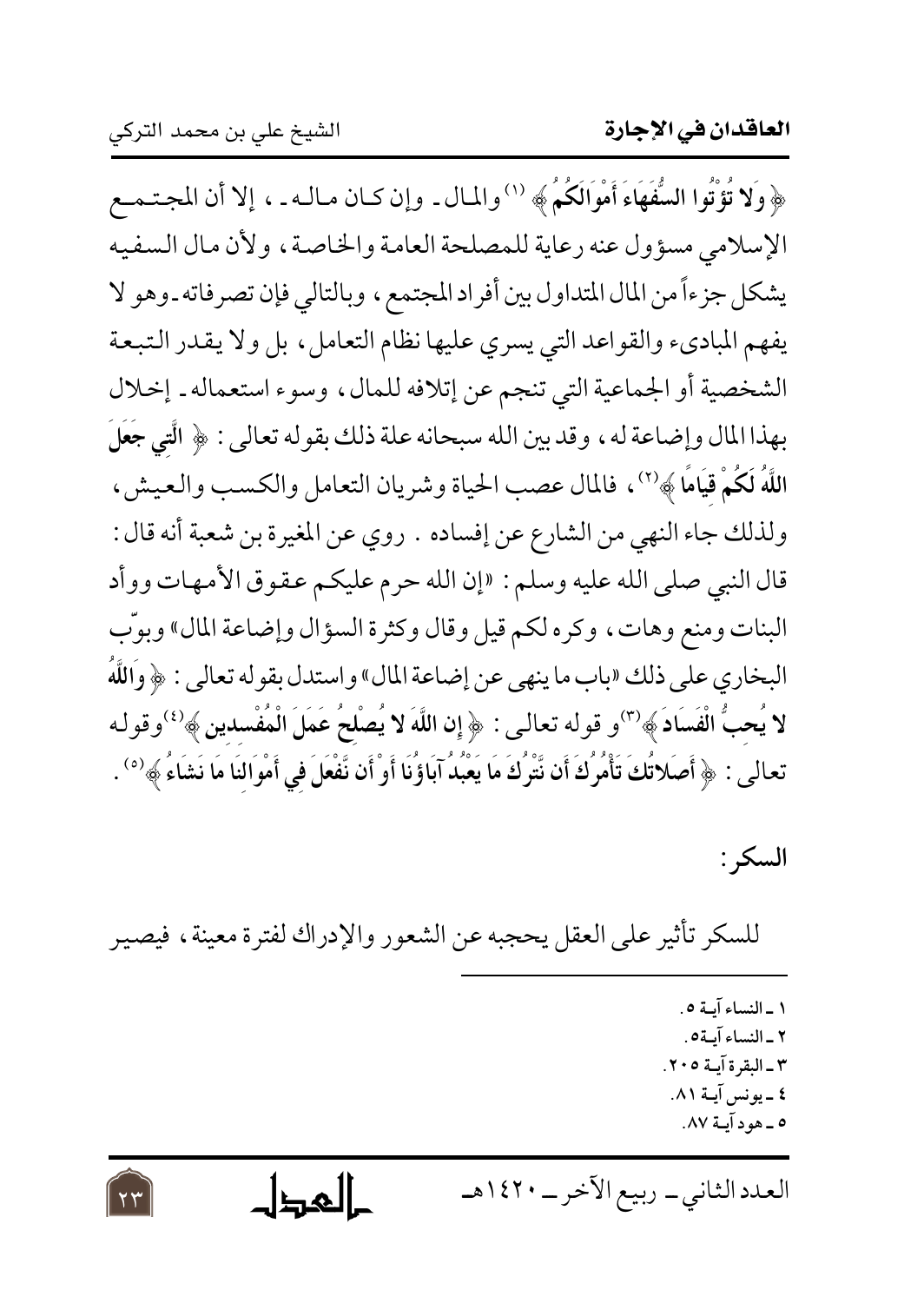الإنسان المبتلى ـ عافانا الله ـ لا يعي ما يقول ولا يدرك ما يفعل . فهل تنفذ عقوده في الإجارة وغيرها من سائر التصرفات أم لا؟ في ذلك تفصيل : أولاً : اتفق العلماء على أن من شرب وهو لا يدري، أو بنج فغاب عقله

معذور في تصرفاته ، لا إثم عليه فيها ولا يترتب عليها آثارها إلا ما كان من باب خطاب الوضع .

ثانياً: اختلفوا في من شرب مسكراً عن قصد لغير ضرورة إليه فزال عقله هل تعتبر تصرفاته أو لا؟

أ فمن نظر إلى إقدامه على تعاطي المسكر باختياره اعتبر تصرفاته لأنه عاص بتعاطي السكر لذاته فيؤاخذ بما نجم عنه ، ولأن الصحابة جعلوه كالصاحي في الحد بالقذف، قال على ـ رضي الله عنه ـ بمحضر من عمر وغيره من الصحابة ـ رضي الله عنهم ـ: نراه إذا سكر هذي، وإذا هذي افترى فحدوه حد المفتري ثمانون» رواه مالك بسند جيد<sup>(١)</sup> وقالوا وهو مكلف باعتبار حالة الإقدام على السبب وهو السكر فما وقع في هذا السبب فهو مؤاخذ به تماماً كما لو لم يزل عقله، قال في شرح المنار : السكر إن كان من مباح كشرب الدواء المسكر كالبنج وشرب الْمُلْجَأ والمضطر فهو كالإغماء يمنع سائر التصرفات، وإن كان من محظور فلا ينافي الخطاب، ويؤكد ذلك بقوله : «بالإجماع، ويقول وتلزمه أحكام الشرع وتصح إنشاءاته وأقواله من عتاق وطلاق وبيع وإجاره لا الردة والحقوق الخالصة لله<sup>(٢)</sup> وقال في التوضيح على التلويح «السكر من الشراب

> ١ ـ نيل الأوطار ج ٧ ص ١٥٢ بألفاظ مقاربة. ٢ ـ انظر شرح المنار على متن النسفـي ص ٩٣٦.

حالمجال العدد الثانبي \_ ربيع الآخر \_ ١٤٢٠هـ ع ۲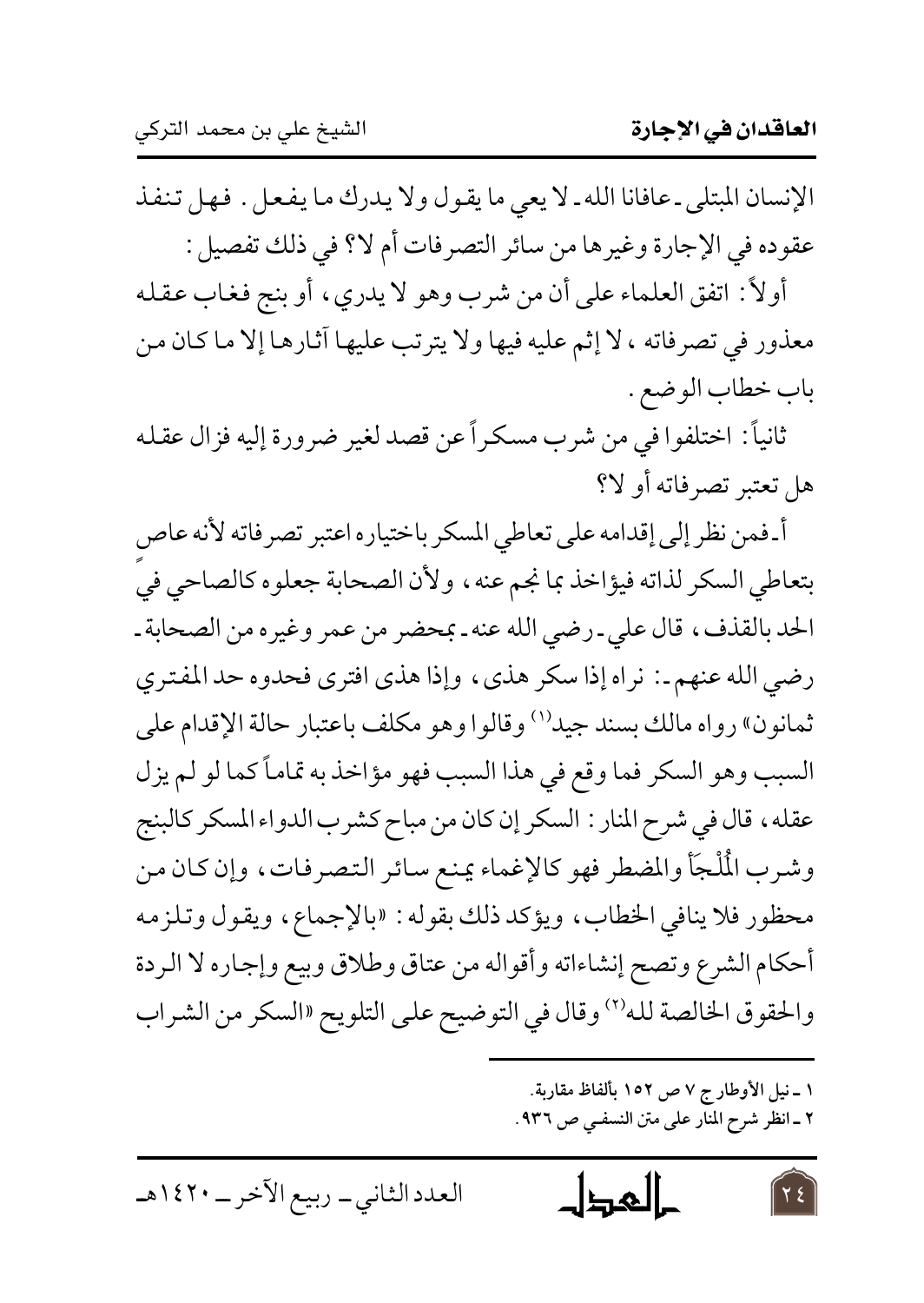$Y_0$ 

المحرم أو المثلث ـ عصير العنب إذا طبخ وذهب ثلثاه ـ لا يبطل أهلية الخطاب أصلاً لتحقق العقل والبلوغ، إلا أنه يمنع استعمال، العقل قال : وهو حصل بسبب هو معصية فتجعل في حكم الموجود زجراً له ويبقى التكليف متوجهاً . ('')

وقال في مغنى المحتاج عند شرحه للشروط الواجب توفرها في عاقدي الإجارة : أما من قال شرط العاقدين التكليف فيرد على قوله أمور منها : السكران فإنه يصح بيعه على المذهب مع أنه غير مكلف (٢) ثم يقول : أما السكران فقد نص الشافعي أنه مكلف وقال هو ـ أي السكران ـ آثم مضروب على السكر غير مرفوع عنه القلم .

ب ـ أما من نظر إلى حالته بعد ذهاب وعيه وفقده شعوره لم يعتبر تصرفه . ذهب إلى هذا كثير من أهل العلم لأدلة ذكر ابن القيم ـ رحمه الله ـ طرفاً منها يقول في ذلك : «والصحيح أنه لا عبرة بأقواله ـ أي السكران ـ من طلاق ولا عتاق ولا هبة ولا وقف ولا بيع ولا إسلام، ثم ذكر دليل ذلك وهو ما روي أن علياً ـ رضي الله عنه ـ جاء إلى النبي صلى الله عليه وسلم وقال : بَقَرَ حمزة خواصر شارفي، فطفق النبي صلى الله عليه وسلم يلوم حمزة، فإذا حمزة قد ثمل محمرة عيناه ثم قال حمزة «هل أنت إلا عبيد لآبائي فعرف النبي صلى الله عليه وسلم أنه قد ثمل فخرج وخرجنا معه» قال ابن القيم : وعدم أمر النبي صلى الله عليه وسلم حمزة بتجـديد إســـلامه ـ لما قال ذلك في حالة سكره ـ يدل على أنه لا عبرة بأقواله ، وقال في زاد المعاد هذا القول لو قاله غير

> ١ـ التوضيح على التلويـح ص ٢٦٨. ٢ـ المصدر السائق.

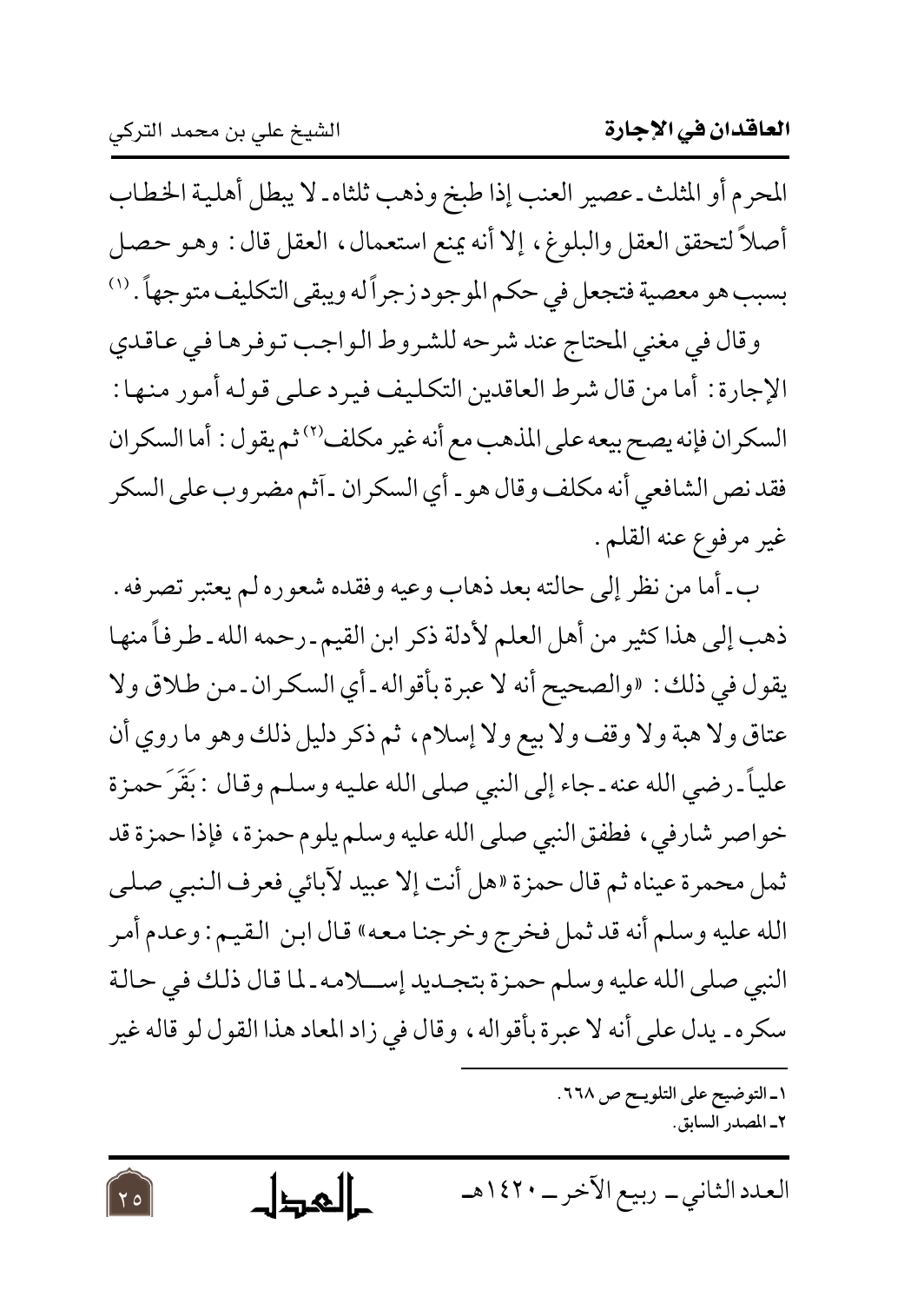سكران لكان ردة وكفراً. (١)

وهذا القول وحجة صاحب حاشية المقنع قال في الحاشية لأنه زائل العقل أشبه المجنون. (٢)

وهذا والمترجح من الأقوال ـ والله أعلم ـ أن السكران غير مكلف ولا تنفذ أقواله ولا عقوده، أما أفعاله فإنه مؤاخذ بها، حيث ذلك من قبل ربط المسببات بأسبابها، ولأنه يترتب على أفعاله مفاسد ومتلفات لا يمكن إلغاؤها .

قال في زاد المعاد : أما الغاء أفعاله فضرر محض وفساد منتشر<sup>(٣)</sup>، ثم رد ابن القيم على من يقول بنفوذ أقواله وأفعاله فقال : وأما من قال بنفوذ أقواله وأفعاله من باب العقوبة له، فنقول : إن العقوبة قد قدرها الله رضي بها وتحميله التزامات وعقود لم يردها عقوبة زائدة عما قدر الله، وهذه الزيادة ظلم لا يرضي به الله سبحانه (ابن القيم) وقال الغزالي : والسكران الذي لا يعقل تكليفه محال كتكليف الساهي والمجنون والذي لا يسمع ولا يفهم، بل السكران أسوأ حالاً من النائم الذي يمكن تنبيهه ومن المجنون الذي يفهم كثيراً من الكلام . (2)

وقال الأمدي قريباً من قول الغزالي من أن السكران لا يكلف بحال ما وقال وأما قوله تعالى : ﴿لا تَقْرَبُوا الصَّلاةَ وأَنتُمْ سُكَارَىٓ﴾، وإن كان من باب خطاب التكليف بنهي السكران فليس المقصود منه النهي عن الصلاة حالة السكر ، بل النهي عن السكر وقت إرادة الصلاة، وتقديره إذا أردتم الصلاة فلا تسكروا

١ ـ إعلام الموقعين ج ٤ ص ٤٨/ ٤٩ زاد المعــاد ج ٤ ص ٤٠. ٢ ـ المقنع بحاشيته ج ٣ ص ١٣٣ كتاب الطلاق. ٣\_ أعلام الموقعين ج ٤ ص ٤٨/ ٤٩، زاد المعـاد ج ٤ ص ٤٠. ٤ ـ المستصفى ج ١ ص ٥٤ وانظر الآمـدى ج ١ ص ١٥٢.

حالمجال

العدد الثاني\_ ربيع الآخر\_ ١٤٢٠هـ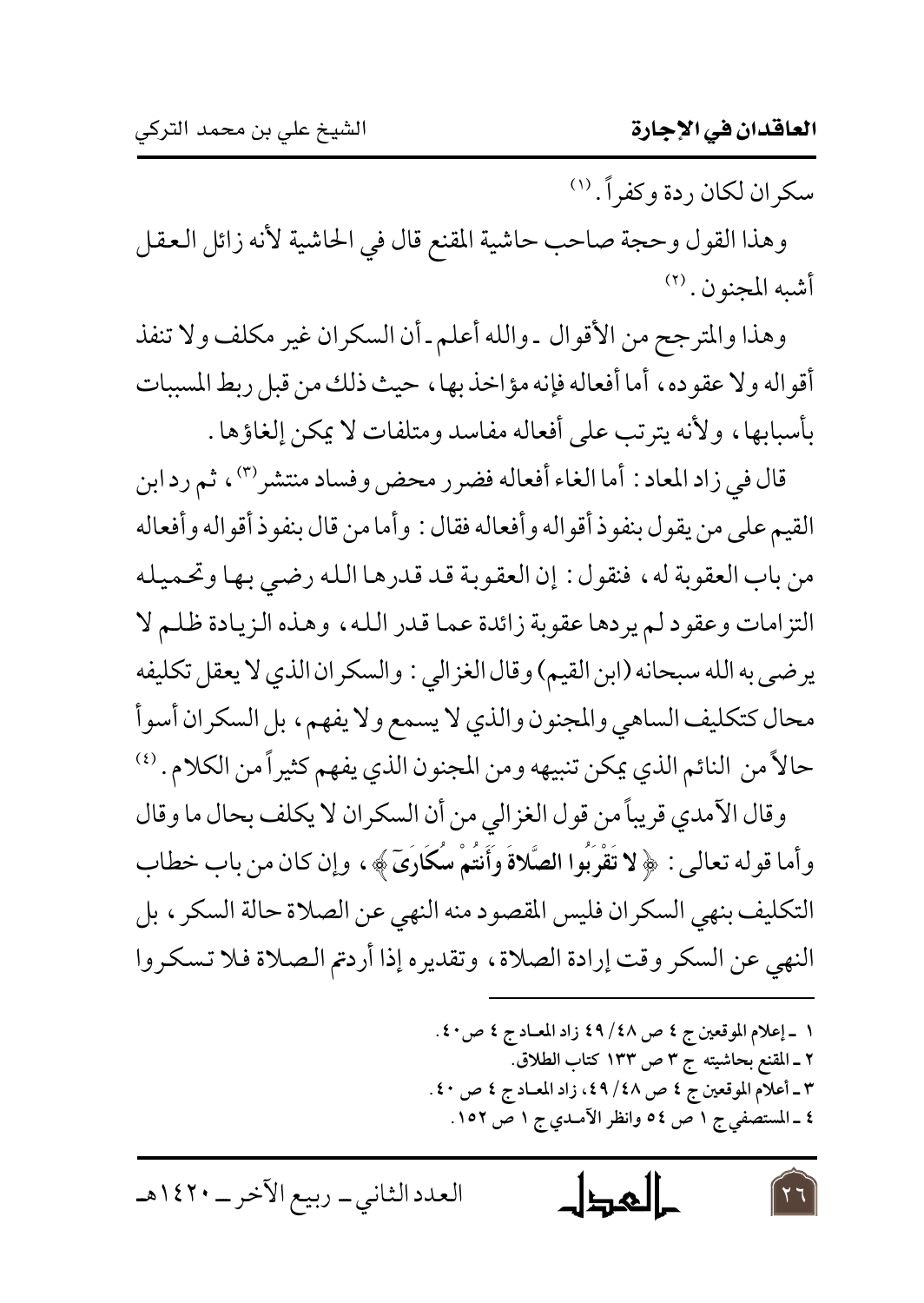$\overline{Y}V$ 

كما يقال لمن أراد التهجد : لا تقرب التهجد وأنت شبعان ، ثم قال يجب المصير إلى هذا جمعاً بين الآية وما ذكر من الأدلة المانعة من تكليف السكران . ا . هـ('' والراجح ـ والله أعلم ـ ما سبق عن ابن القيم والغزالي والآمدي فإنه يكون النظر إلى حالة السكران وقت الإقدام، وأنه مغط للعقل الذي هو مناط لصحة التصرفات جميعاً، أما معاقبته فقد تولاها الله سبحانه وشرعها على لسان رسوله ﷺ إلا أن ذلك لا يعني بسريان الحكم إلى ما كان من باب خطاب الوضع كضمان المتلفات صيانة للأموال والنفوس ، ومنعاً للفوضى واضطراب

المعاملات بين الناس.

## السفه:

من العوارض الطارئة ، فإن عدم تدبير المال على الوجه الذي ينبغي وانفاقه على خلاف مقتضى العقل والحكم مخل باقتصاد الأمة ، ومتلف لمجهودها في البناء، والسفيه يتصف بأهلية الأداء ولكنه يعمل من خلال مقتضى العقل . وينقسم النظر في هذه المسألة إلى قسمين : أ ـ من بلغ سفيهاً . ب ـ ومن صار سفيهاً بعد بلوغه . ١ ـ أما من بلغ سفيهاً فلا خلاف بين العلماء في الحيلولة بينه وبين ماله واستمرار تفويض الولي في تدبير شؤونه عملاً بقوله تعالى : ﴿ وَلا تُؤْتُوا السُّفَهَاءَ ۱ـ الآمـدي ج ۱ ص ۱۰۲.

العدد الثاني\_ ربيع الآخر\_ ١٤٢٠هـ كالمحطل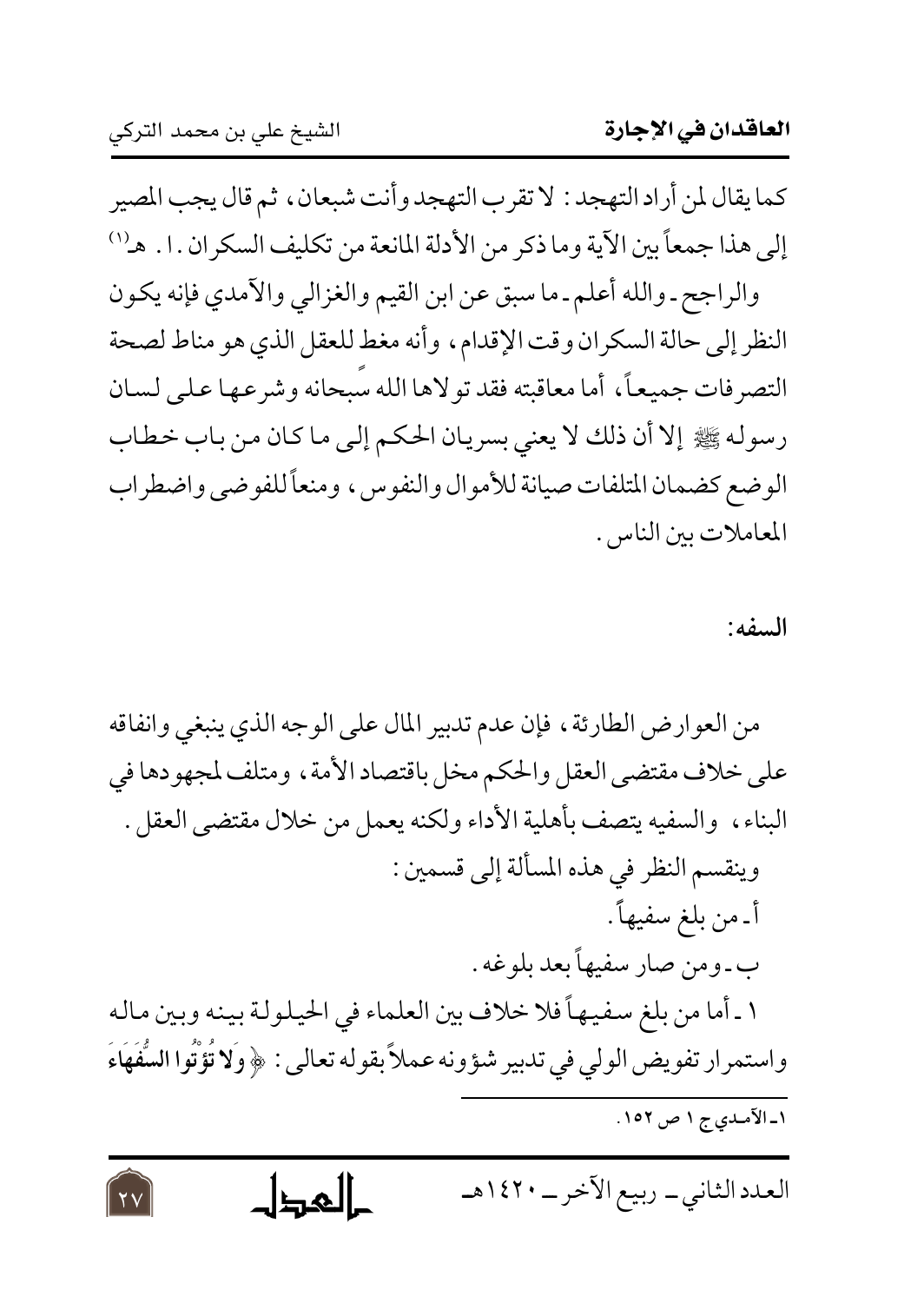أَمْوَالَكُمُ الَّتِي جَعَلَ اللَّهُ لَكُمْ قِيَامًا وَارْزُقُوهُمْ فِيهَا وَاكْسُوهُمْ ﴾ . <sup>(١)</sup>

إلا أنهم اختلفوا في استمرار الحجر عليه فقال الجمهور باستمراره، وقال أبو حنيفة يستمر إلى بلوغه سن الخامسة والعشرين ، فإذا بلغ ذلك انفك الحجر عنه إقامة لسبب الرشد الظاهر فقام بنفسه حقيقة .

ب ـ أما من بلغ رشيداً، ثم صار سفيهاً، فإن أبا حنيفة لا يرى الحجر عليه، بل يترك يتصرف سائر التصرفات، وليس ماله الذي يحجر عليه بسببه بأعز من إنسانيته التي تهدر بالحجر عليه .

أما جمهور الفقهاء وكذلك صاحبا أبي حنيفة وهما محمد بن الحسن وأبو يوسف فإنهم ينظرون إلى مصلحة السفيه نفسه وحدها ، هذه المصلحة التي تدعو إلى أن ، يكون غيره قواماً عليه حافظاً على ماله من الضياع ولئلا يكون عالة على غيره في المجتمع .

قال في المقنع : «ومن فك الحجر عنه وعاوده السفه أعيد الحجر عليه ولا ينظر في ماله إلا الحاكم ويستحب إظهار الحجر عليه «شهره بوسائل الإعلان» ولا شهاد عليه لتجنب معاملته'٬ هذا والراجح في القسمين ـ والله أعلم ـ تعميم الحجر على السفيه للولى لقوله تعالى: ﴿ وَلا تُؤْتُوا السُّفَهَاءَ أَمْوَالَكُمُ الَّتِي جَعَلَ اللَّهُ لَكُمْ قِيَاماً ﴾ (٣) فهي لم تخص سفيهاً دون آخر ولا سناً دون أخرى ولا حالة بلوغه سفيهاً دون حالة طرأ السفه عليه بعد بلوغه .

> ١ ـ النساء آيـة ٥. ٢\_ المقنع بحاشيتـه ج ٢ ص ١٤٤. ٣\_النساء آيـة ٥.

حالمجال العدد الثانبي \_ ربيع الآخر \_ ١٤٢٠هـ  $\lambda$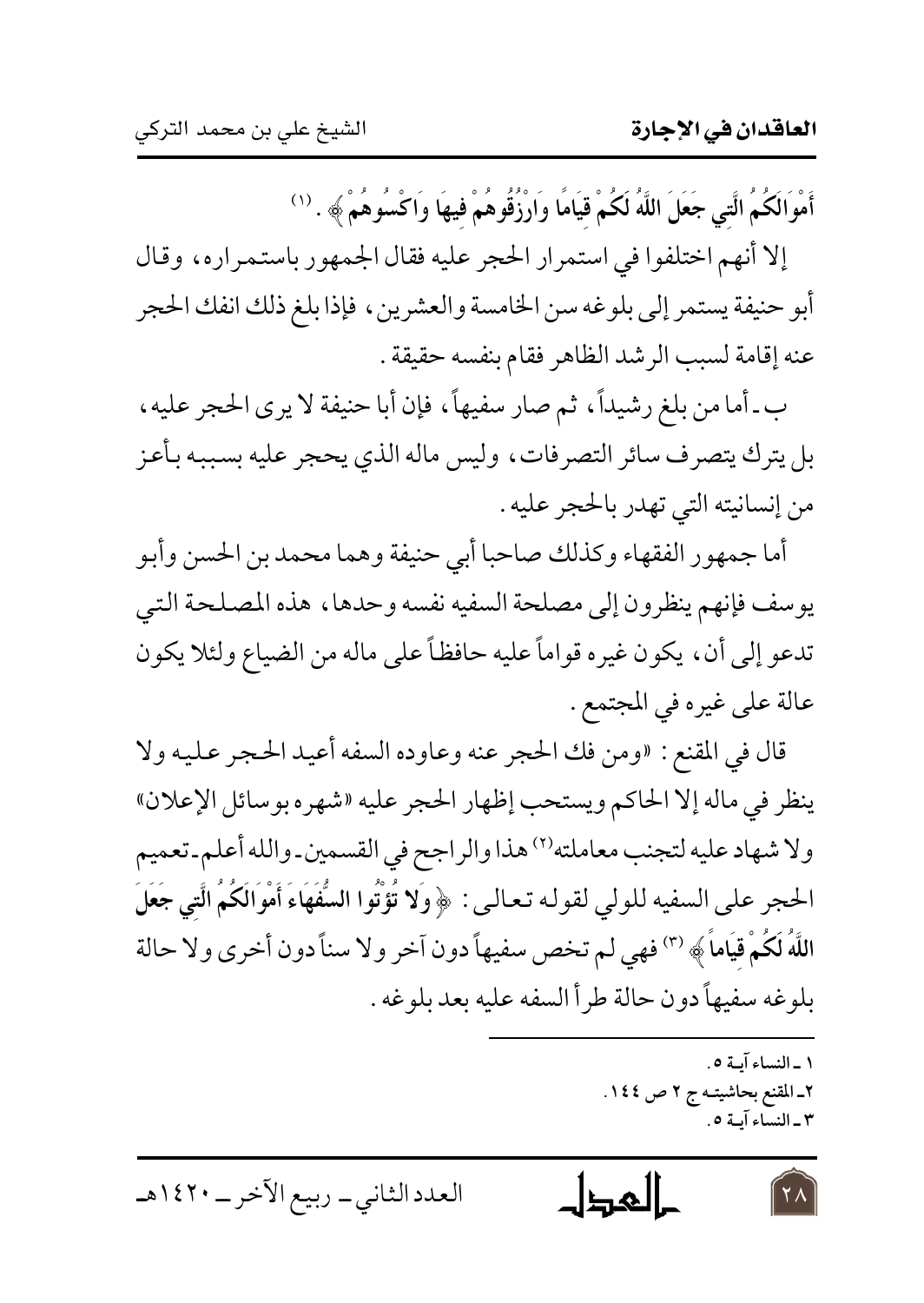$\overline{Y}$ 

تلك هي أغلب العوارض التي تطرأ على المرء فتفقده الأهلية أو تخل بها، على أن هناك عوارض لم نتعرض لها لوضوحها وعدم الاختلاف فيها كالنوم والنسيان والغفلة .

تصرفات الصبي المميز والخلاف فيها

سبق أن ذكرنا أن الأهلية نوعان : أهلية وجوب وأهلية أداء، وأن أهلية الوجوب تكون أحياناً ناقصة وأحياناً تامة ، أما أهلية الأداء فلا تكون إلا تامة . غير أن الذين يجيزون تصرفات الصبي المميز سواء أسبقها الإذن أو لحقها

يثبتون للصبي المميز أهلية أداء ناقصة تجبر بإذن الولى .

قال في شرح المنار : وأهلية الأداء نوعان : قاصرة، تبنى على القدرة القاصرة من العقل القاصر والبدن القاصر ، ولا خلاف أن متعلقها قدرتان ، قدرة فهم الخطاب، وهي بالعقل، وقدرة العمل وهي البدن، فقبل بلوغها تكون قاصرة كالصبي العاقل ، فإن كلا من القدرتين قاصرة فيه ، وتبنى على الأهلية القاصرة صحة الأداء على معنى أنه لو وقع الأداء كان صحيحاً . ا . هـ ``

وعلى هذا فإن تصرفات الصبي المميز صحيحة في مبدئها عند الأحناف، وليست ملزمة له إلا بعد إجازة الولي بشرط أن تكون نافعة أو محتملة النفع له، وله أن يباشر ذلك بنفسه، قال صاحب المنار : «وما كان ـ من التصرفات ـ نفعاً محضاً كقبول الهبة والصدقة وقبضها صح مباشرة الصبي له، وفي الضار

١ ـ شرح المنار على متن النسفـى ص ٩٣٩.

كالمجال العدد الثاني\_ ربيع الآخر\_ ١٤٢٠هـ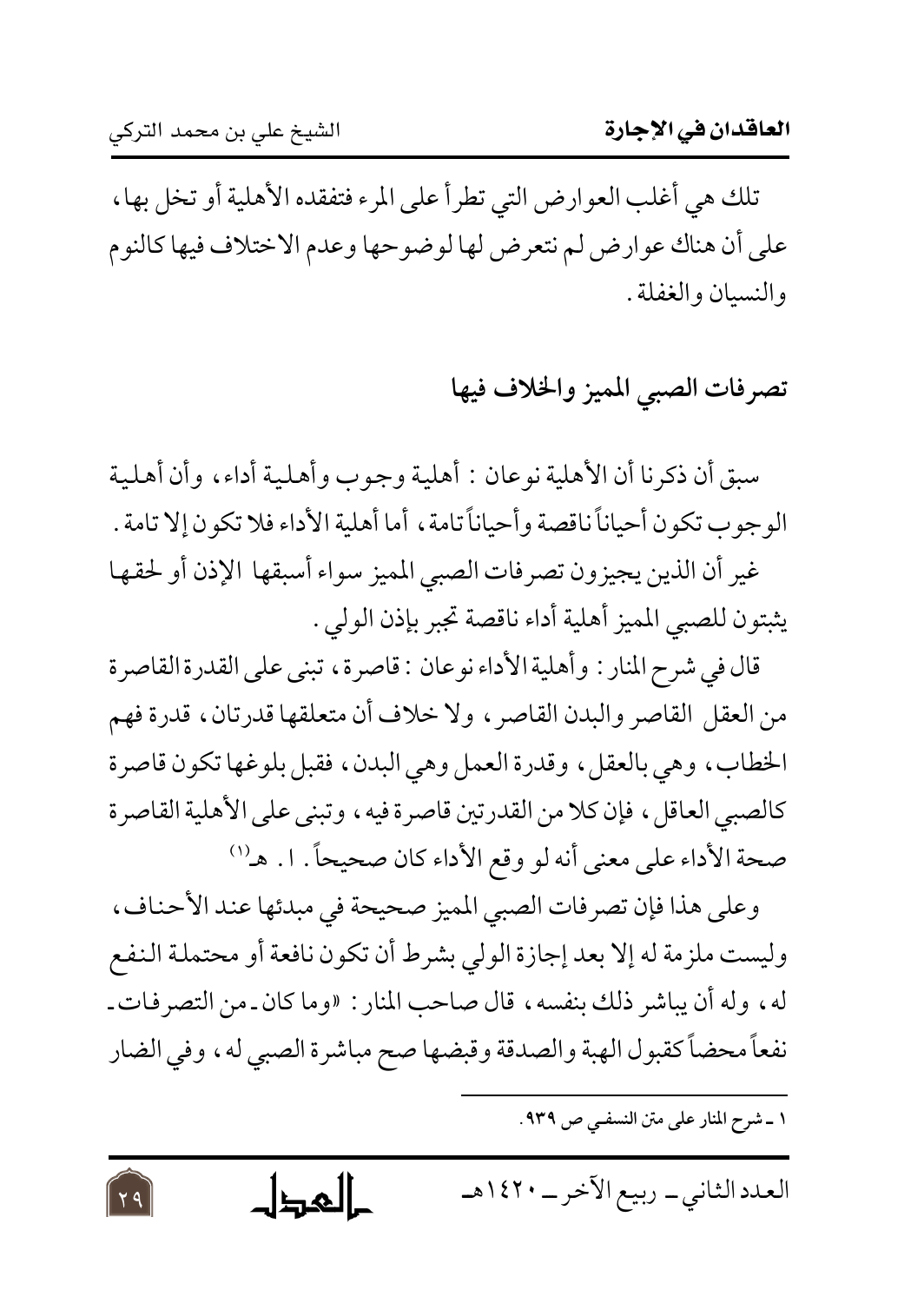المحض تبطل تصرفاته أصلاً كالعتاق والطلاق، وما كان دائراً بينهما كالبيع والاجارة فإن كان رابحاً كان نفعاً، وإن كان خاسراً كان ضرراً يمكن من ذلك بإذن الولي ويكون هذا باعتبار انضمام رأي الولي إليه، هذا بالنسبة للمذهب الحنفي وقريب منه المذهب المالكي والحنبلي، وقالوا إن الصبي المميز تكليفه ممكن لأنه يفهم الخطاب وقالوا يصح تصرف الصبي بإذن الولي . (''

أما الإمام الشافعي فإنه لا يجيز تصرف الصبي المميز ولا يجيز الإذن له، والتزماته كلها لغو لا أثر لها . أورد الرازي في تفسيره نقل الربيع عن الشافعي في كتاب الإقرار : «وما أقر به الصبي من حق الله تعالى أو الأدمي أو حق في مال غيره فإقراره ساقط عنه سواء أكان الصبي مأذوناً له أم لا أذن أبوه أو وليه أو حاكم، ولا يجوز للحاكم أن يأذن له فإن فعل فإقراره ساقط . (٢

أما حكم التصرفات التي تصدر من الصبي المميز ، فعند الحنابلة أنه إذا وقعت تصرفات الصبي المميز دون الإذن فإن كان في الشيء اليسير جاز ولو لم يلحقه الاذن، أما في الشيء الكثير فلا يجوز إلا بإذن سابق .

وذهب الحنفية إلى أنها تصح موقوفة على اجازة الولي، لأن «التصرف المشروع صدر من أهله في محله عن ولاية شرعية فوجب تنفيذه، والصبا سبب الحجر لعدم الهداية لا لذاته . ويقول الكاساني أما البلوغ فليس من شرائط الانعقاد ولا من شرائط النفاذ، حتى إن الصبي العاقل لو أجر نفسه أو ماله فإن كان مأذوناً ينفذ، وإن كان محجوراً يقف على إجازة الولى، ولو أجر المحجور

> ١ ـ انظر روضة الناظر لابن قدامة ص ٢٦ والمقنـع ج ٢ ص ٤. ٢ ـ أحكام القرآن للـرازي ج ٢ ص ٧٤.

العدد الثاني\_ ربيع الآخر\_ ١٤٢٠هـ

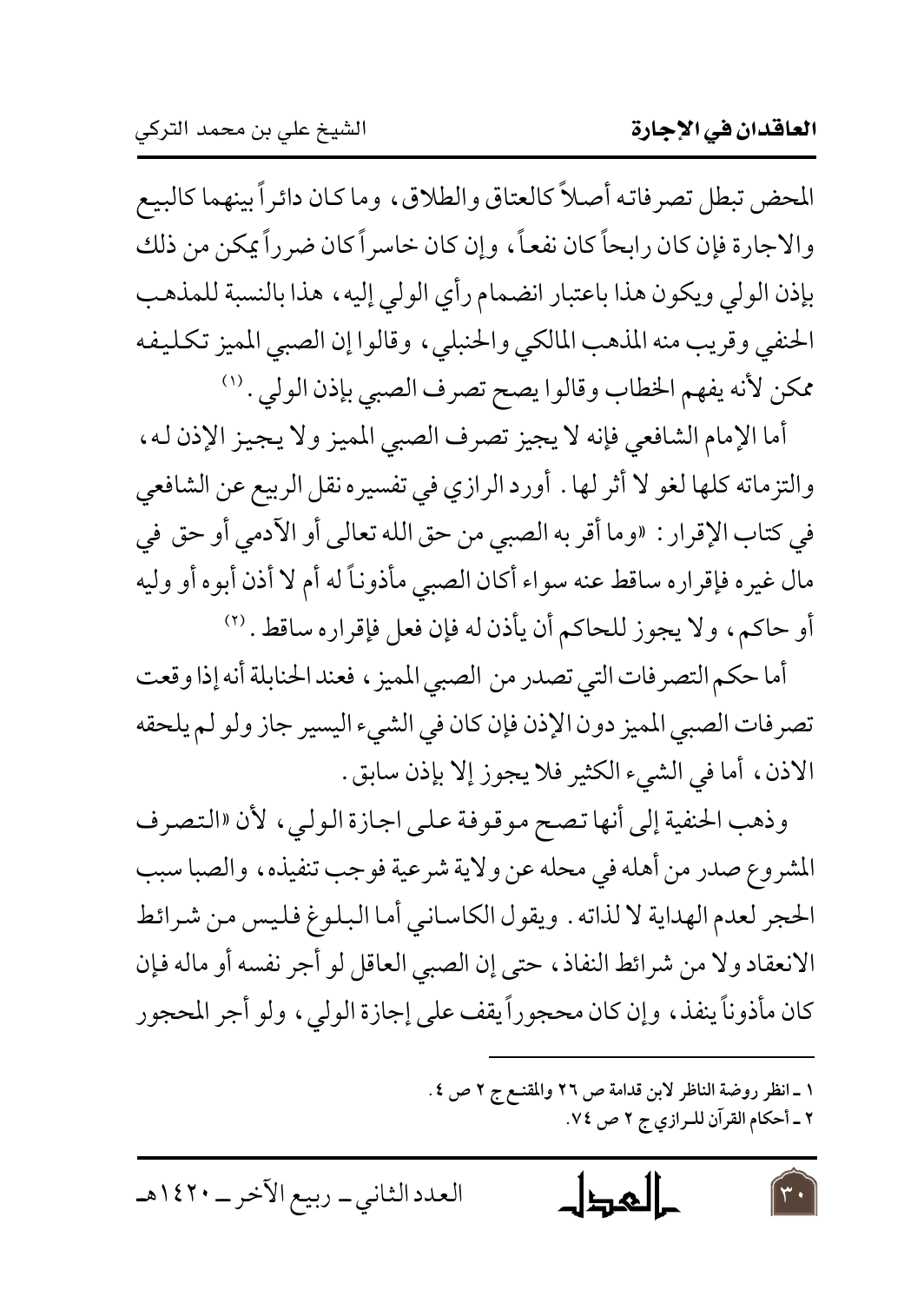$\forall$ 

نفسه وعمل وسلم من العمل يستحق الأجر ويكون له . أما استحقاق الأجر فإن عدم النفاذ كان نظراً له والنظر بعد الفراغ من العمل سليماً في محل النفاذ فيستحق الأجر ولا يهدر سعيه فيتضرر به فكأن الولي إذن له بذلك دلالة .١. هـ('' . ومذهب مالك قريباً من ذلك : قال في شرح خطاب علي خليل : الصبي المميز إذا أجر نفسه بغير إذن وليه صح ووقف على اجازة الولي ، وقد نص على ذلك في المتعطية وليس الذي الأب أو الوصي أن يؤاجرا أنفسهما دون إذن وليهما فإن فعلا نظر في ذلك فما رأياه من رد أو إمضاء فعلاه ما لم يعملا ، فإن عملا كان لهما الأكثر من المسمى أو أجر المثل» . ا . هـ.

أما الشافعي ـ رحمه الله ـ فإنه يعدّ سائر تصرفات الصبي باطلة سواء أكانت قليلة أو كثيرة، أذن له فيها الولي أم لم يأذن وهي في حكم السقوط ولا أثر لها البتة كما سبق النقل عنه في ذلك .

والصحيح من ذلك ـ والله أعلم ـ: هو مذهب الحنابلة والأحناف والمالكية من القول بصحة تصرفات الصبي المميز إذا كان يفهم أن الأسباب تولد مسبباتها، مثل أن الإجارة سالبة لمنفعة العين جالبة للربح، لأن الله سبحانه وتعالى أمر باختبار الصغار ، ولا يكون ذلك إلا بتمكينهم من مزاولة بعض الصفقات البسيطة، ومراقبتهم أثناء التعامل، وهذا يحفز هممهم إلى السعي والجد ونبذ الاتكالية التي اعتادوا عليها في صباهم، ويجعلهم أهلاً لتحمل المسؤولية والشعور بتبعات الحياة وثقل تكاليفها ، وكذلك فإن العقل والفهم أمران خفيان لايكن ظهورهما طفرة واحدة بل على التدريج وتعرف قوتهما

١ ـ فتح القدير ج ٧ ص ٣٥٨.

العدد الثاني ــ ربيع الآخر ــ ١٤٢٠هـ كالمحطل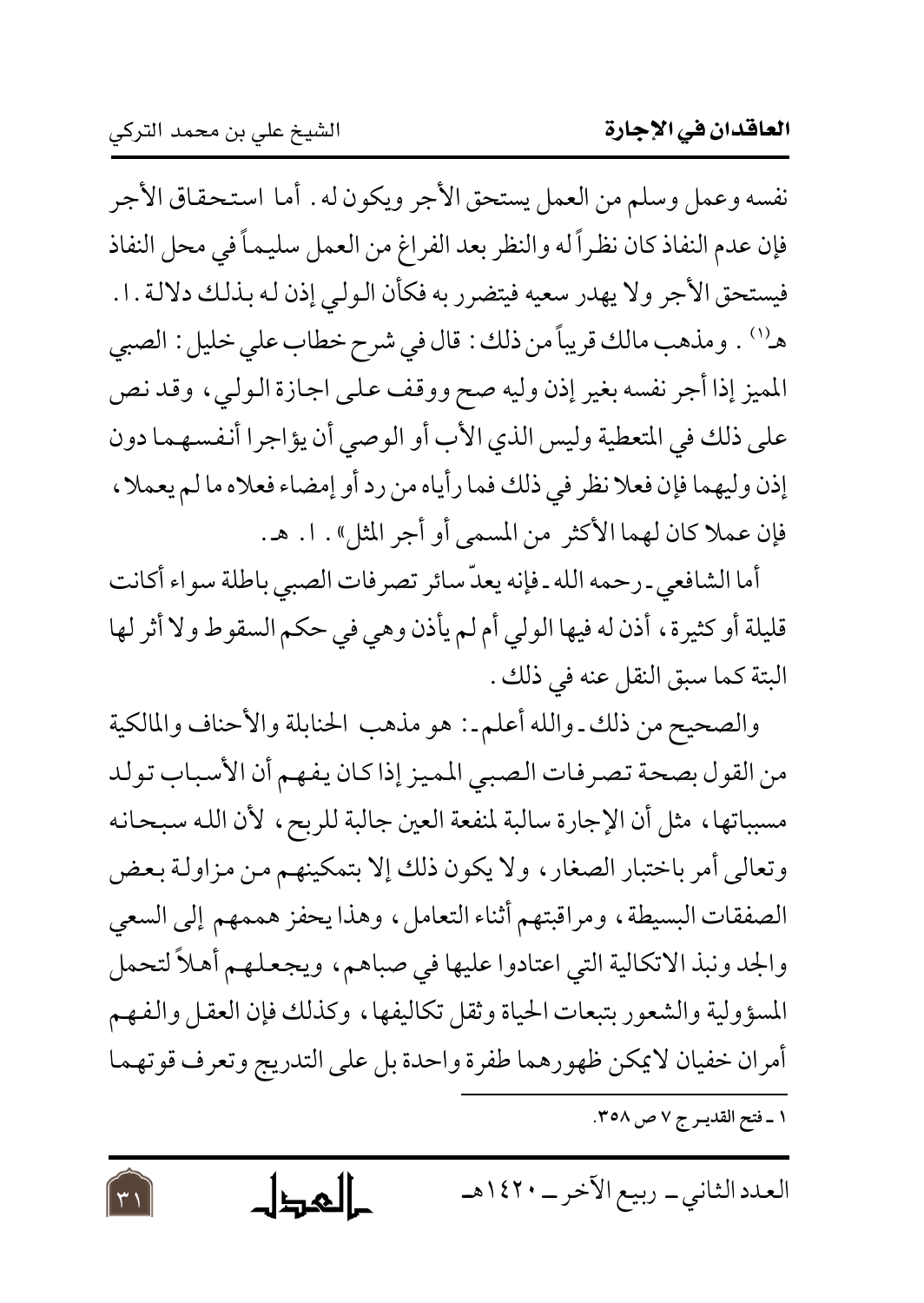وضعفهما لا يكون إلا بالاختبار قال تعالى، وَابْتَلُوا الْيَتَامَىٓ حَتَّىٓ إِذَا بَلَغُوا النَّكَاحَ فَإِنْ آنَسْتُم مَّنْهُمْ رُشْدًا فَادْفَعُوا إِلَيْهِمْ أَمْوَالَهُمْ ﴾ (`` .

قال أبو بكر في تفسير قوله تعالىي ﴿ وَابْتَلُوا الْيَتَامَىٓ ﴾ ظاهر الآية يدل علمي جواز الإذن للصغير بالتجارة، والابتلاء هو الاختبار في عقولهم ومذاهبهم وحرفهم فيما يتصرفون فيه، فهو عام في سائر هذه الوجوه، وليس لأحد أن يقتصر بالاختبار على وجه دون وجه فيما يحتمله اللفظ، والاختبار في استبراء حاله في المعرفة وضبط الأمور وحفظ المال، ومن قصره على الاختبار بالكلام دون التصرف فعليه الدليل. (٢)

## البحث الرابع: توضيح الشخصية الحقيقية والشخصية الحكمية

تقدم من كلامنا أن مناط الأهلية التامة «أهلية الأداء» هي الذمة أو العقل أو كلاهما، وأن مناط أهلية الوجوب هي الإنسانية، إن من يتصف بذلك يطلق عليه في اصطلاح الأنظمة الوضعية الشخصية الحقيقية .

وعليه فلا أهلية لغير الإنسان ولاكيان له معتبراً عند الفقهاء لأنهم لم يعرفوا هذا الاصطلاح.

الواقع أن هذا كلام ينافي الواقع، إذ من المتصور أن يكون المحكوم عليه أو له غير إنسان، أي مؤسسة أو منشأة أهلية أو حكومية أو وقفاً أو مدرسة أو مستشفى .

> ١ ـ النساء الآيـة ٦. ٢ ـ أحكام القرآن للرازي م سنة ٣٧٠ ص ٧٤. المطبعة البهية ١٣٤٧هـ.

كالمحال العدد الثاني\_ ربيع الآخر\_ ١٤٢٠هـ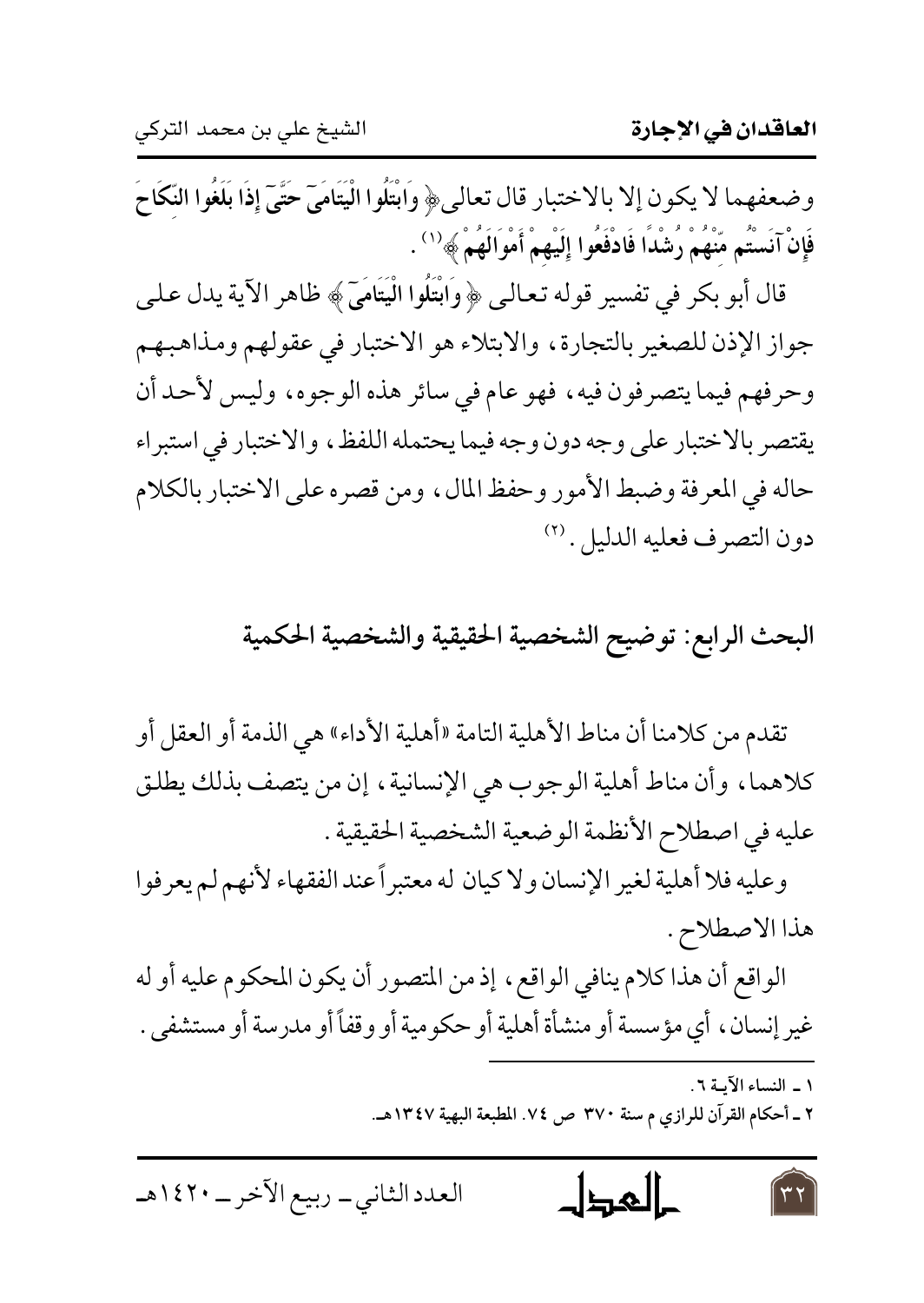إذاً فإن هناك شخصيات معنوية اعتبارية عرفها الفقهاء وأن لم يطلقوا عليها هذا الاسم فلا مشاحة في الاصطلاح، يقول ابن القيم بعد أن عرف حقيقة الذمة : «ثم صارت تستعمل في كل ما يمكن أخذ الحق من جهته سواءً أوجب بعقده أو بغير عقده، كبدل المتلف فإنه يقال: هـو فـي ذمتـه، وسـواءً أوجب بفعله أو بفعل وليه أو وكيله كولي الصبي والمجنون وولي بيت المال والوقف ، فإن بيت المال والوقف يثبتان له حق وعليه حق، كما يثبت الصبي والمجنون، ويطالب وليه الذي له أن يقبض له، ويقبض ما عليه» . ('')

وقال الرملي : «وإن أوصى لمعين اشترط قبوله إن تأهل وإن كان الملك لغيره وإلا فمن وليه أو سيده أو ناظر المسجد، بخلاف نحو الخيل المسبلة في الثغور فلا تحتاج إلى قبول لأنها تشبه الجهة العامة». (٢)

ويقول القاضي أبو يعلى الفراء : «إن كل ما استحقه المسلمون ولـم يتعين مالكه منهم فهو من حقوق بيت المال، ويقول : «وما كان مصرفه مستحقاً على بيت المال على وجه البدل كأرزاق الجند، وأثمان الكراع والسلاح فاستحقاقه غير معتبر بالوجود، وهو من الحقوق اللازمة على بيت المال مع الوجود والعدم، فإن كان موجوداً عجل دفعه، وإن كان معدوماً وجب فيه الإنظار كالديون مع الإعسار . (٣)

ويتضح من العبارات السابقة أن الفقهاء المسلمين عرفوا الشخصية الاعتبارية قبل أن يعرفها المحدثون بعدة قرون وعلقوا بها أحكاماً . . لها الحقوق وعليها

١ ـ أحكام أهل الذمة ج ٢ ص ٤٧٥ بتعليق صبحي الصالح. ٢ ـ نهاية المحتاج شرح المنهـاج ج ٦ ص ٢٥. ٣ ـ الأحكام السلطانية لأبي يعلـي ص ٢٥١.

العدد الثاني ــ ربيع الآخر ــ ١٤٢٠هـ حالمجال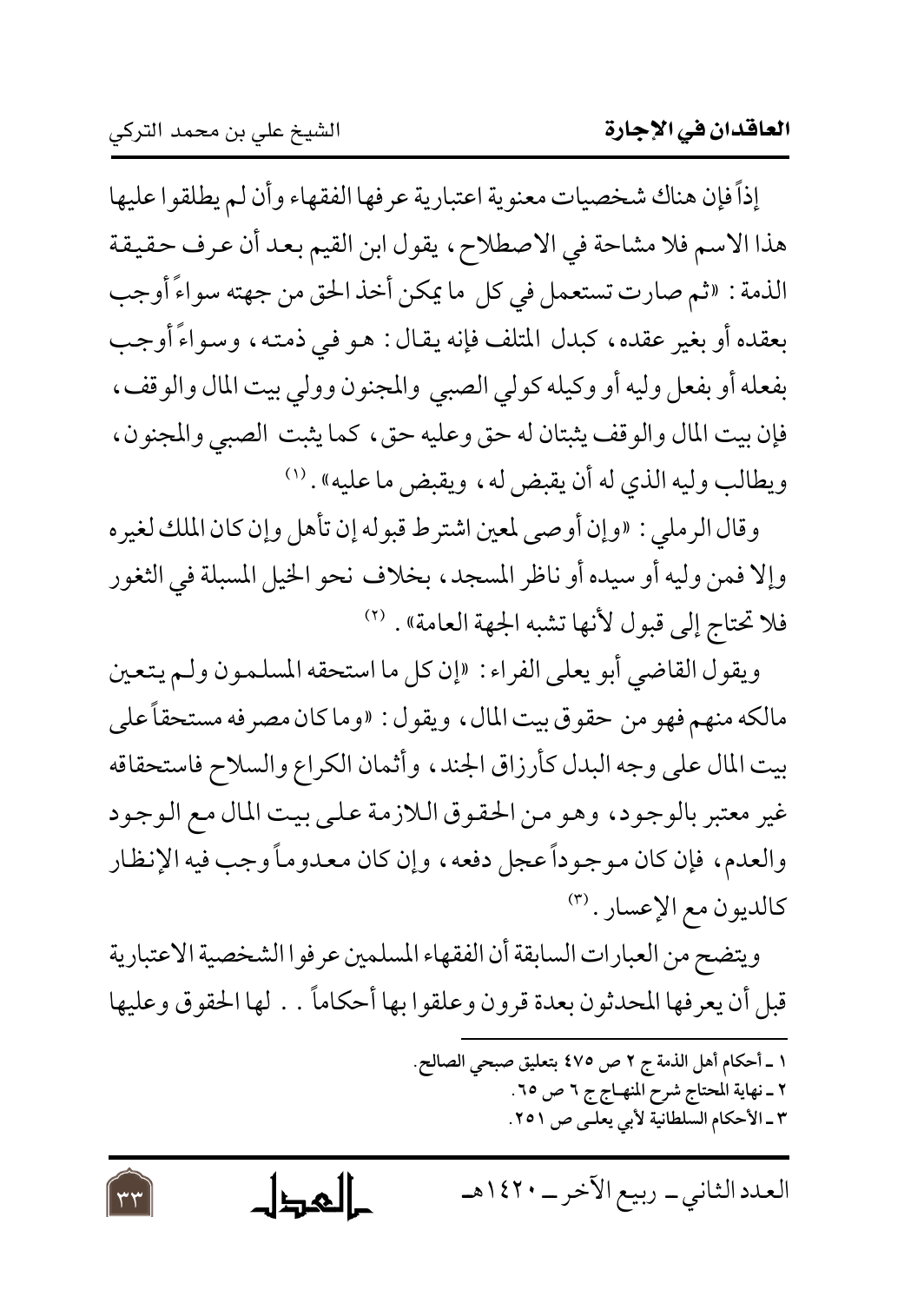الواجبات ويقوم بذلك من يتولى شؤونها ، وأثبتوا لها الذمة المقدرة شرعاً، كما يتبين ذلك من قول ابن القيم، وهم حين أجازوا الوصية للمسجد والأوقاف والمدارس وغيرها مع أنها ليست شخصاً طبيعياً، ومع إجماعهم على أنه لا تجوز الوصية لمعدوم.

وكذلك إيجابهم الإنظار لبيت المال عند العجز عن الدفع، ولم يقولوا إن الوالى أو الحاكم مسؤول في أمواله الخاصة .

كما قال القاضي أبو يعلى : «إذا اجتمع على بيت المال حقان ضاق عنهما واتسع لأحدهما صرف فيما يصير منهما دينا فيه، ولـو ضـاق عـن كـل واحـد منهما كان لولي الأمر إذا خاف الضرر والفساد أن يقترض على بيت المال ما يصرفه في الديون، وكان من بعده من الولاة مأخوذاً بقضائه إذا اتسع له بيت المال (١) ، كل ذلك منهم يدل بما لا يقبل الشك على الفقهاء المسلمين قد عدوا الشخص الاعتباري جهة ذات كيان قائم له ما له وعليه ما عليه ، وإن لم يجر التصريح منهم في ذلك .

ومن أمثلة الشخصية الحكمية نظرية الخلافة وفكرة الدولة في النظام الإسلامي والخليفة يمثل الأمة وينوب عنها، فهو في تصرفه يمثل الشخصية الحكمية ، ولذلك إذا مات أو عزل لا يعزل الموظفون من بعده على الراجح من الأقوال .

ومن ذلك مسألة تجهيز الميت وقضاء ديونه وتنفيذ وصاياه، فإن هذا من مال الشخص . وهذا قد أجمع عليه فقهاء المسلمين ، ولا يتصور أن يكون هذا من

١ ـ الأحكام السلطانية لأبي يعلى ص ٢٥٣، وقال مثله الماوردي ص ٢١٤

كالمطاح العدد الثاني\_ ربيع الآخر\_ ١٤٢٠هـ  $\forall \xi$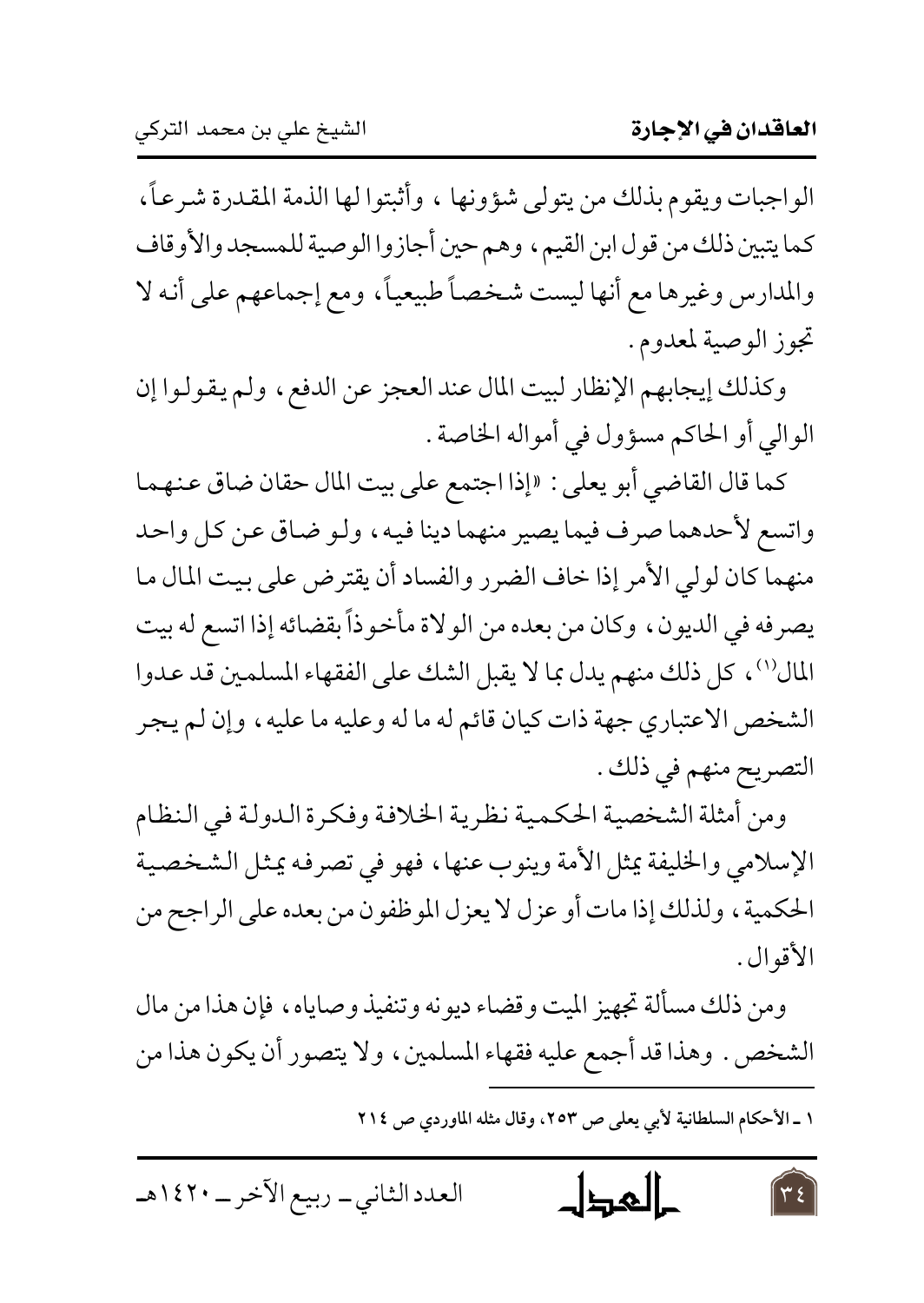$\mathbf{r}$ 

مال الشخص، إلا إذا اعتبرنا ملكيته قائمة، ولا يتصور ذلك إلا بجعله حياً اعتباراً وهذا هو معنى الشخصية الاعتبارية .

وقد جعلوا الميت موجوداً اعتباراً في ثبوت الحقوق له، ومثلوا ذلك بمن نصب شبكة فوقع فيها صيد حيث قالوا يملك الميت ، ولا يتصور ذلك إلا بإثبات شخصية اعتبارية له .

ويقول بعض الفقهاء : إن المقتول خطأ تجب الدية لـه أولاً : ثم تنتقل إلـي الورثة فعلى رأى هؤلاء يكون ذلك منه اعترافاً بالشخصية الاعتبارية . بل لا نغالي ولا نعدو الحقيقة إذا قلنا : إن فقهاء الشريعة الإسلامية قد توسعوا في معنى الشخصية الاعتبارية مالم يتوسع فيها فقهاء القانون الوضعي في العصور الحديثة، حيث أثبت الفقهاء الشخصية الاعتبارية للحيوان وجعلوه أهلاً للمطالبة بالحقوق، فأجازوا لأي إنسان رفع دعوى الحسبة على مالك الحيوان الذي قصر في الإنفاق عليه حتى كاد أن يتلف ، وقد رأوا على القاضي أن يلزم مالك الحيوان بالإنفاق، فإن لم يفعل عزره وباعه جبراً عنه ـ إلى من ينفق عليه، ولا يتصور كل ذلك إلا بوجود شخصية اعتبارية للحيوان تؤهله لثبوت الاستحقاق .

وقواعد السياسة الشرعية التي تقوم على رعاية المصالح فيما لم يرد فيه نص ولا إجماع ولا محل يقاس عليه تقر قيام مثل هذه الشخصيات الاعتبارية، والاعتراف بها لما في ذلك من المصالح العامة التي تعود على جميع مرافق الأمة ، وخصوصاً أن القول بذلك لا يخالف نصا أو إجماعاً أو قياساً صحيحاً، وأحسن ما يختم به القول ما روى عن الخليفة العادل عمر ـ رضي الله عنه ـ في

كالمحطل العدد الثاني\_ ربيع الآخر\_ ١٤٢٠هـ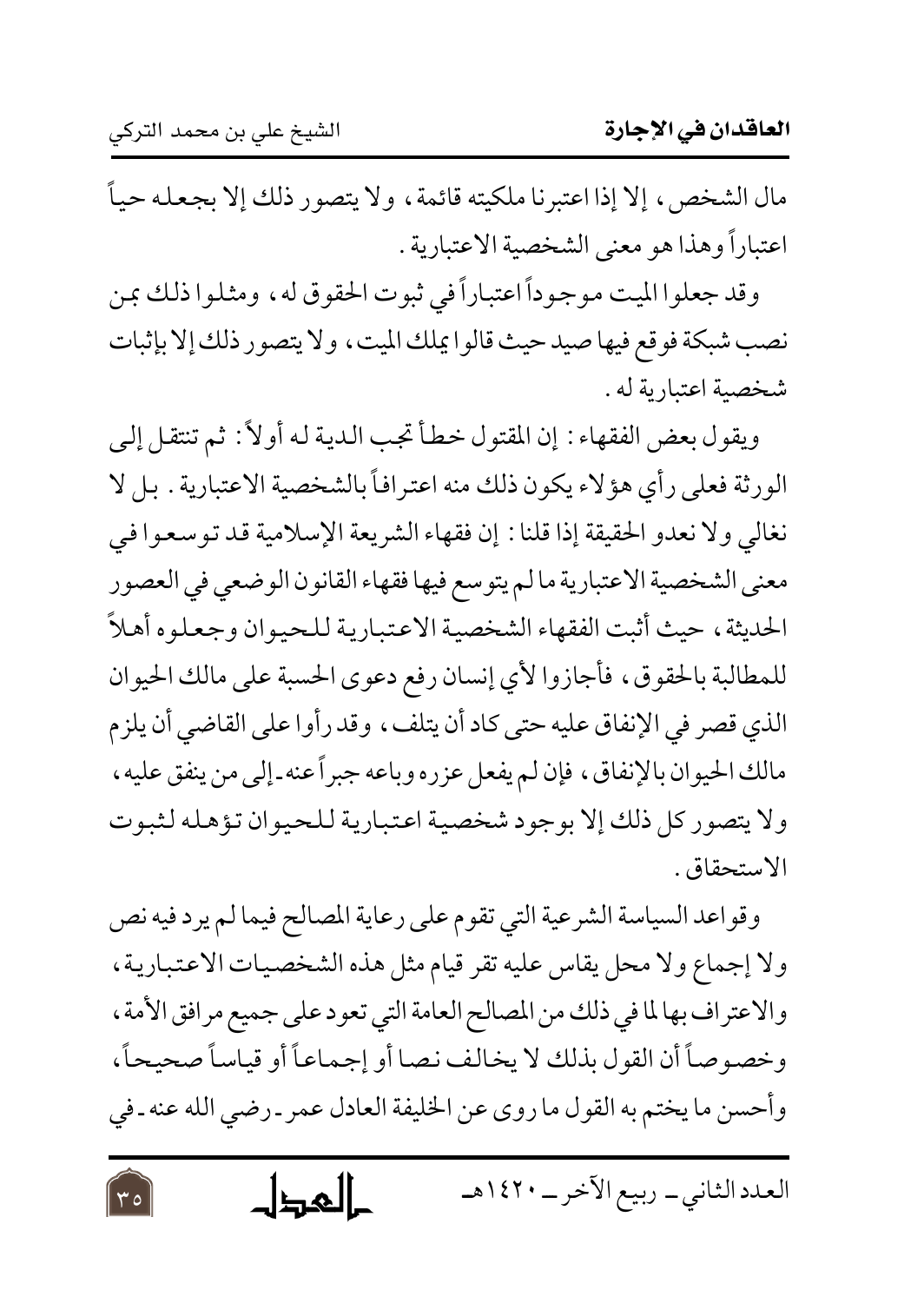بيت المال «أني أنزلت نفسي من هذا المال منزل ولي اليتيم إن استغنيت استععففت، وإن احتجت استقرضت فإذا أيسرت قضيت» فهو قد شبه بيت المال باليتيم تماماً في ثبوت حق الرعاية والمحافظة على ماله من حقوق ، وليس أوضح من هذا الاعتراف بشخصية بيت المال في الدولة الإسلامية ، وهي شخص اعتباري بالاتفاق .

الفرق بين الشخصية الحقيقية والشخصية الاعتبارية:

أولاً : لا تتعلق بالشخصية الاعتبارية الحقوق الإنسانية البحتة كحقوق الأسرة وواجباتها، أما ما ليس من هذه الخصائص كالجنسية والأهلية فإنها تثبت لھا .

ثانياً : الأشخاص الاعتبارية لا تموت كالشخص الطبيعي ، بل تمتاز بالدوام ، وفي حال انهيارها يسمى انتهاؤها بالتصفية فلا تزول بزوال الشخص الطبيعي الذي يمثلها .

ثالثاً: لأن وجود الشخص الطبيعي حقيقي فلا يتوقف وجوده على اعتراف جهة إصدار الأنظمة به ، ولما كانت الشخصية الحكمية اعتبارية أي تنزيل المعدوم منزلة الموجود احتاجت إلى اعتراف الأمة أو من يمثلها بها لأجل ضمان التعامل معها وألا يغتر بها، ولذا نجد كثيراً من أنظمة الدول توجب أن يشهر ميلاد المنشأة ونظامها وميزانياتها، وسائر أوضاعها المالية في أول سنة من إنشائها، ثم يستمر بعد ذلك بصفة دورية ، وكذلك يلزم أن يسجل على كل ورق أو عقد

كالمحال العدد الثاني\_ ربيع الآخر\_ ١٤٢٠هـ  $\tau$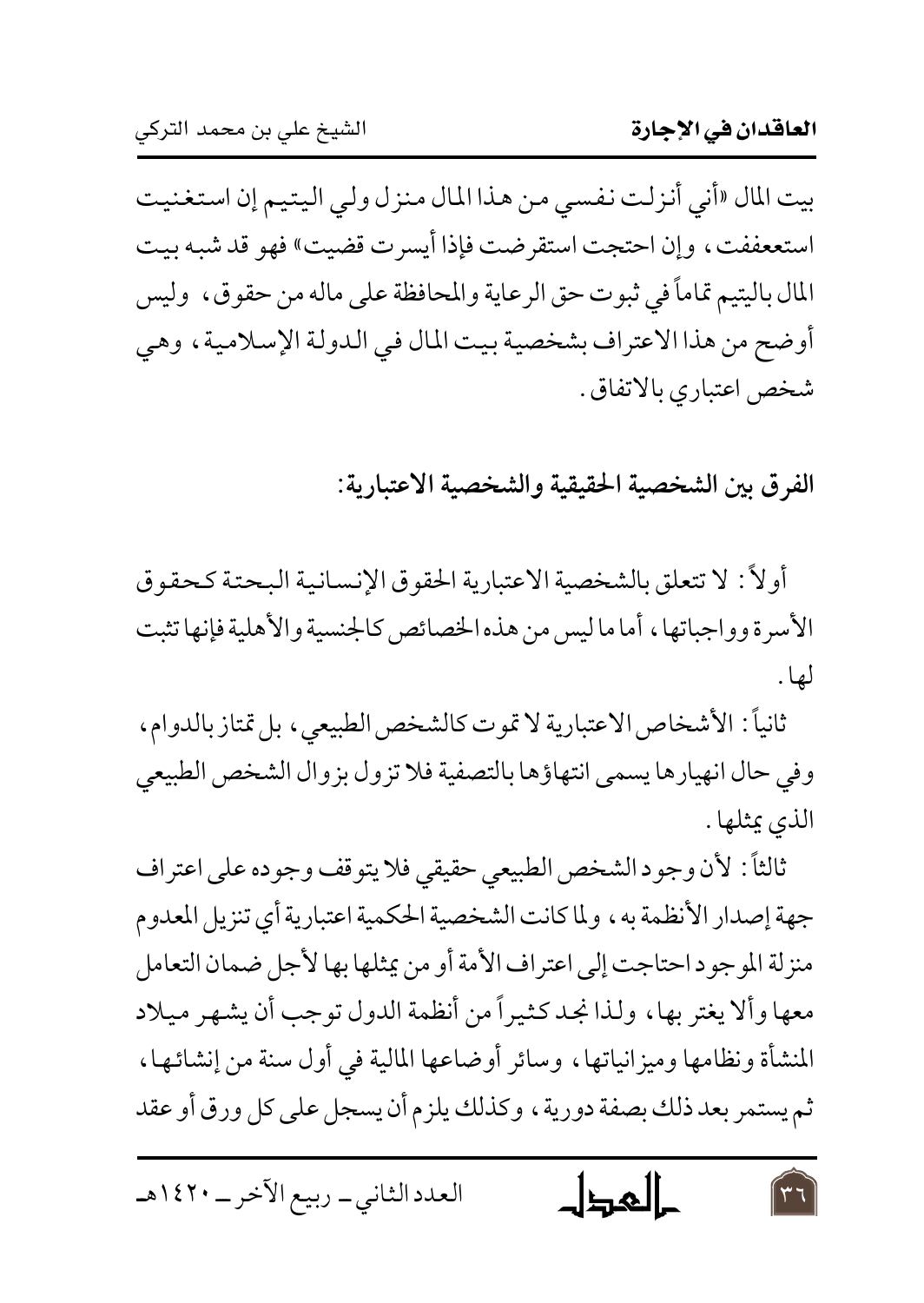$\forall v$ 

يصدر منها أو يبرم معها رأسمالها ونوعها وأسماء الأشخاص المسؤولين عنها وفي ذلك ضمان سير التعامل وحفظ الحقوق على أربابها .

رابعا : إن أهلية الشخص الاعتباري مقيدة بالحدود التي يحدها المرسوم أو القرار الذي يصدر بإجازتها والتعليمات التي ينظمها عقد تأسيسها ولوائحها الداخلية والتقارير التي توضح مركزها المالي .

أما أهلية الشخص الطبيعي فهي بالكسب والتصرف والتحمل غير محدودة، وإنما يطرأ لها بعض العوارض التي تقضى الحجر عليها مؤقتاً وتوكيل من ينوب عنها، كما أشير إلى ذلك في بحث سابق . تلك هي أهم الفروق بين الشخصية الحقيقية والشخصية الاعتبارية ومن الأمثلة لها في الوقت الحاضر المؤسسات الأهلية والحكومية والشركات المساهمة كشركة الأسمنت والكهرباء ودور العلم والمستشفيات .

استخدام غير المسلمين والعمل لديهم

استئجار غير المسلمين للعمل لدينا جائز للضرورة كما ترجم لذلك البخاري في صحيحه عند كتاب الإجارة باب استئجار المشركين عند الضر ورة أو إذا لم يوجد أهل الإسلام وقال : «عامل النبي صلى الله عليه وسلم يهود خيبر ، ولما روي عن عائشة رضي عنها : واستأجر النبي صلى الله عليه وسلم وأبو بكر رجلاً من بني الديل هاديا خريتا وهو الماهر بالهداية» وهو على دين كفار قريش فأمناه فدفعا إليه راحلتيهما وواعداه في غار ثور بعد ثلاث ليال .

العدد الثاني\_ ربيع الآخر\_ ١٤٢٠هـ كالمحطل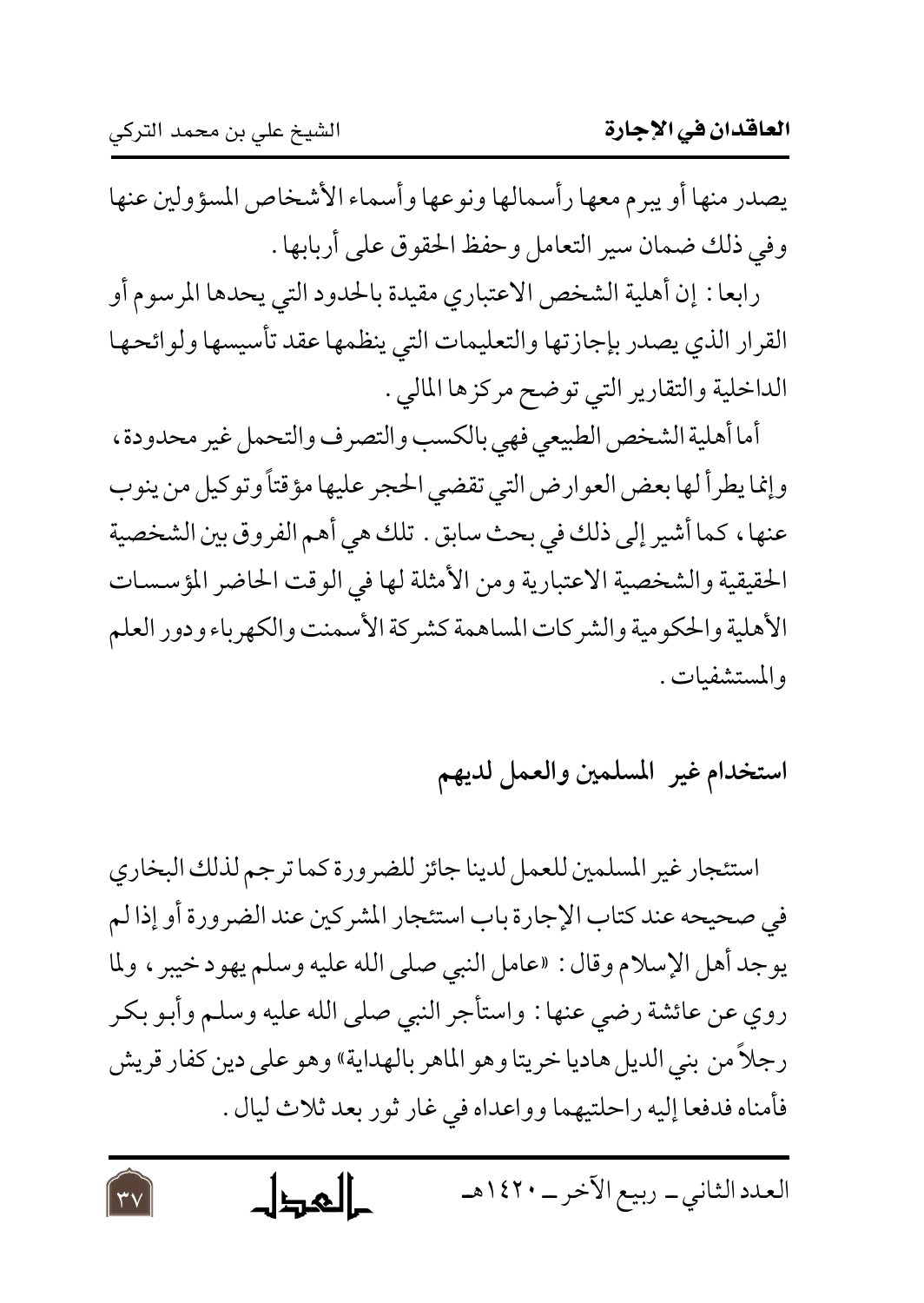ونقل ابن حجر عن ابن بطال أنه قال : عامة الفقهاء يجيزون استئجارهم عند الضرورة وغيرها لما في ذلك من المذلة لهم . (١)

هذا بالنسبة لاستئجارهم أما العمل لديهم وإيجار المسلم نفسه لهم فإنها مسألة فيها تفصيل قال ابن القيم في أحكام أهل الذمة : (٢)

«أما إيجارهم نفسه فهي مسألة تفصيل ونحن نذكر نصوص أحمد : قال إسحاق بن إبراهيم سمعت أبا عبدالله وسأله رجل أأبنى للمجوس ناووسا؟ قال لا تبن لهم ولا تعنهم على ما هم فيه ، وقال محمد بن عبدالحكم سألت أبا عبد الله عن الرجل المسلم يحفر لأهل الذمة قبراً بكراء قال لا بأس به، وهذا ليس باختلاف رواية، فالفرق بينهما أن الناووس من خصائص دينهم الباطل فهو كالكنيسة، بخلاف القبر المطلق فإنه ليس في نفسه معصية، ولا من خصائص دينهم .

وقال إسحاق بن منصور قيل لأبي عبد الله يؤاجر الرجل نفسه للمجوسي قالك لا . قال وسألت أحمد قلت يكري الرجل نفسه لمجوسي يخدمه ويذهب في حوائجه قال: لا بأس . قلت: يقول: له لبيك إذا دعاه؟ قال: لا . . .

وقد قال في رواية الأثرم إن آجر نفسه من الذمي في خدمته لـم يـجز ، وإن كان في عمل شيء جاز ، وقال في رواية أحمد بن سعيد : لا بأس أن يؤاجر نفسه من الذمي، فهذه ثلاث روايات عنه، رواية مطلقة بالجواز، ورواية مصرحة في الخدمة خاصة، ورواية مصرحة بالجواز في الخدمة .

> ١ ـ فتح البـاري ج ٥ ص ٢٤٩. ٢ ـ أحكام أهل الذمة ج ١ ص ٢٧٥ بتحقيق الدكتور صبحي الصالح.

العدد الثاني\_ ربيع الآخر\_ ١٤٢٠هـ كالمحال  $\mathsf{r}_\Lambda$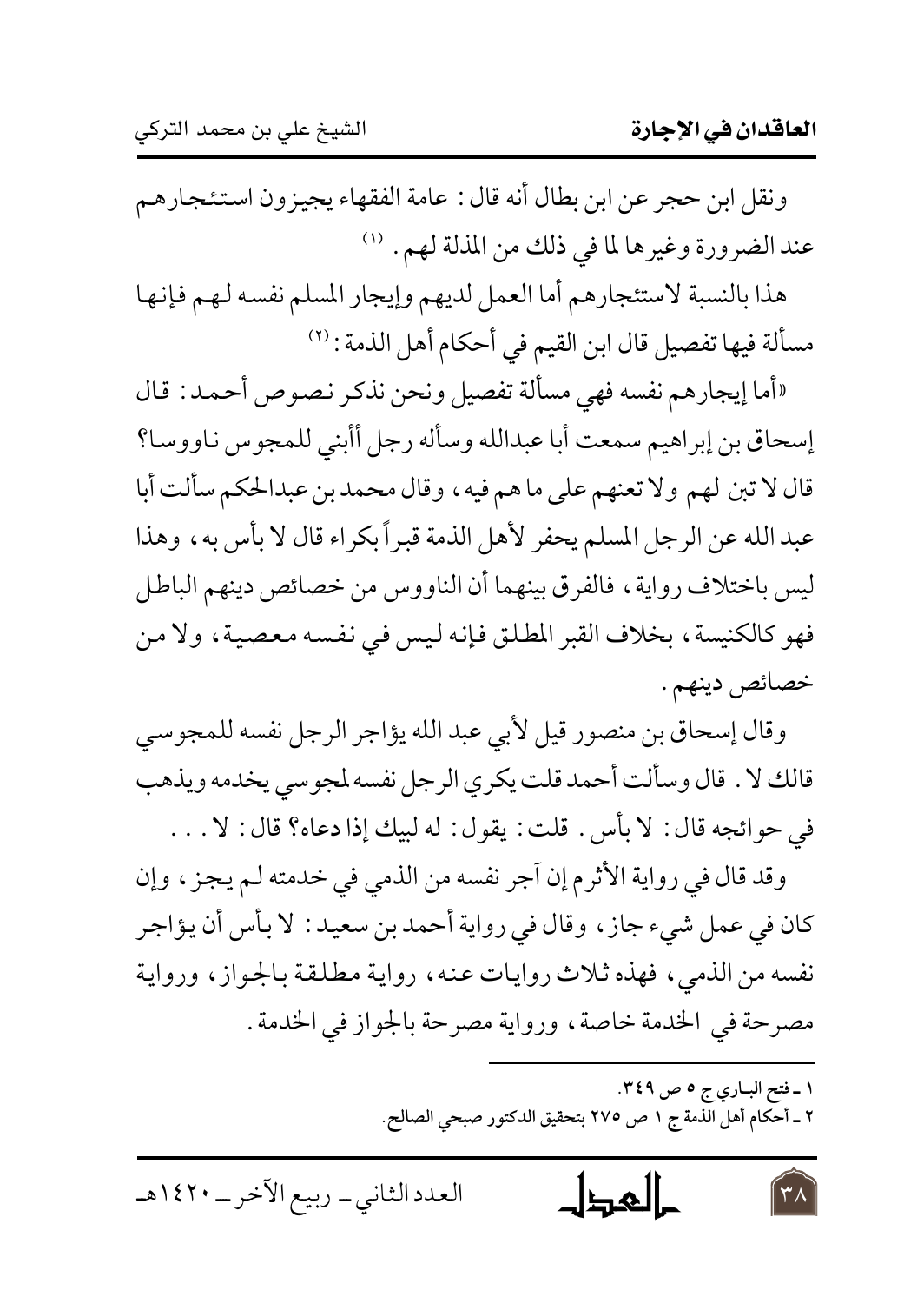$\overline{Y}$ 

وللشافعي قولان في اجارة نفسه له للخدمة .

وقد اختلف أصحاب أحمد في ذلك فمنهم من منع اجارة نفسه من إجارة العين مطلقاً للخدمة وغيرها ، وجوز إجارة نفسه منه على عمل في الذمة .

ومنهم من منع اجارة الخدمة خاصة ـ وجوز إجارة العمل وهذه طريقة أكثر أصحابنا . ١. هـ كلام ابن القيم .

وقد نقل ابن حجر عن المهلب أنه قال : كره أهل العلم إجارة المسلم نفسه لذمي إلا بشرطين : الأول أن يكون عمله فيما يحل للمسلم فعله، والثاني ألا يعينه على ما يعو د ضر ره على المسلمين ، وقال ابن المنير استقر ت المذاهب على أن الصناع في حوانيتهم يجوز لهم العمل لأهل الذمة ولا يعد ذلك من الذلة بخلاف الخدمة في المنزل وبطريق التبعية . ('') . ا . هـ. .

وذلك أن الأجير في الخدمة الخاصة قد أهان نفسه تحت يد الكافر لأن عقد الإجار يتضمن حبس النفس فلم يجز كبيع العبد المسلم له قال تعالىي : ﴿ وَلَن يَجْعَلَ اللَّهُ للْكَافِرِينَ عَلَى الْمُؤْمِنينَ سَبِيلاً ﴾. ```

هذا في مذهب أحمد والشافعي وعند أبي حنيفة قريب من ذلك، قال الكاساني في شروط العاقدين في الاجارة «وإسلام العاقد ليس بشرط أصلاً فتجوز الإجارة والاستئجار من المسلم والذمي الحربي والمستأمن ، لأن هذا من عقود المعاوضات فيمكن المسلم والكافر جميعاً كالبياعات، غير أن الذمي إن استأجر داراً من مسلم في المصر فأراد أن يتخذ فيها مصلى للعامة ويضرب

> ١ ـ فتح البـاري ج ٥ ص ٣٥٩. ٢ ـ النساء آسة ١٤١.

العدد الثاني ــ ربيع الآخر ــ ١٤٢٠هـ حالمجال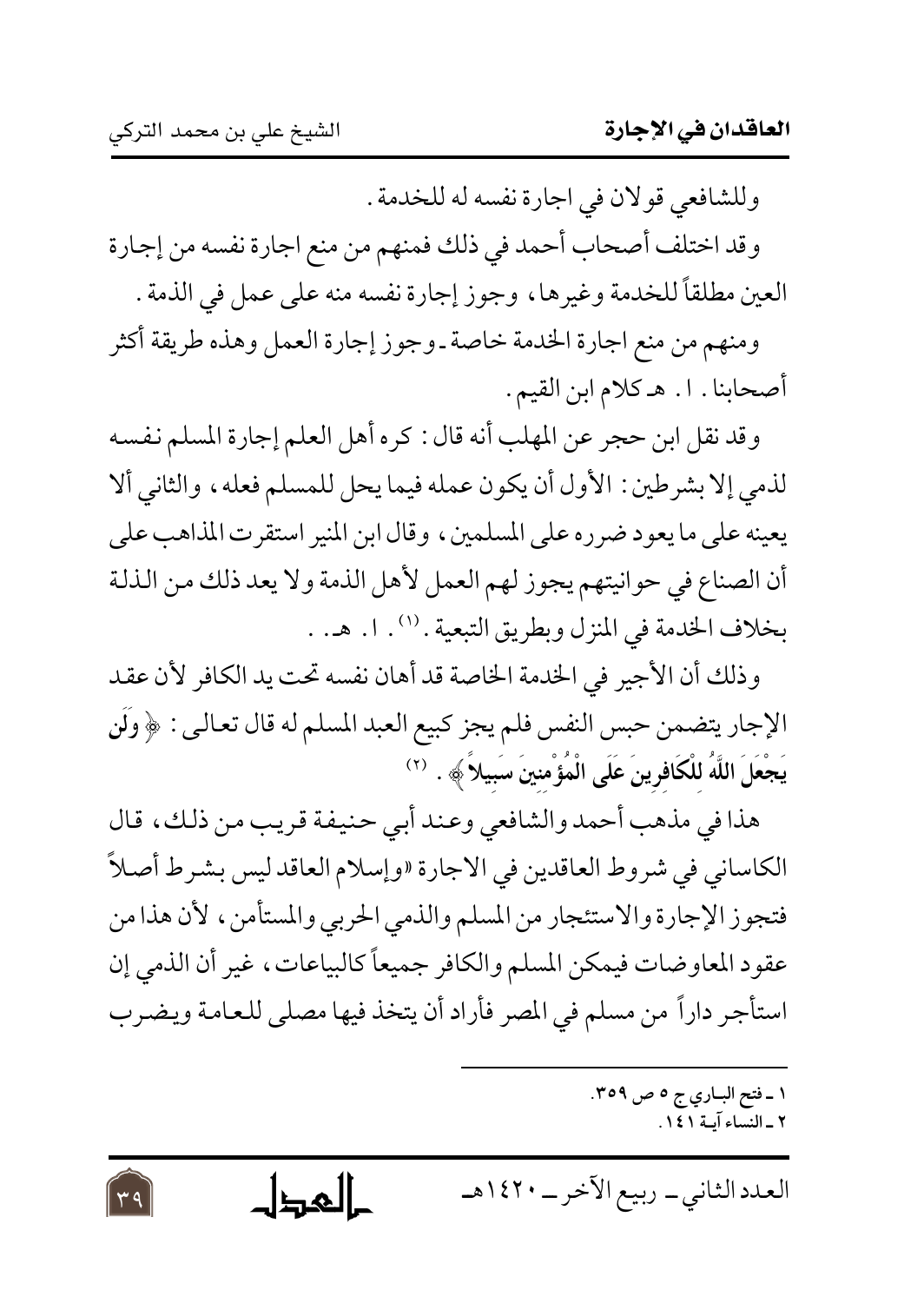فيها الناقوس له ذلك ولرب الدار وعامة المسلمين أن يمنعوه من ذلك عن طريق الحسبة لما فيه من إحداث شعائر لهم وفيه التهاون بالمسلمين والاستخفاف  $\overset{(1)}{\rightarrow}$ 

ونقل عن مذهب مالك «أرأيت أن أكريت من نصراني أو يهودي أو مجوسي أيجوز ذلك؟ قال نعم ما لم يكن يكريها على أن يبيع فيها الخمر أو الخنازير ، فإن لم يقع العقد على ذلك وجعل النصراني يبيع الخمور والخنازير بأن الكراء جائز ، ولكن يمنعه رب الدار من ذلك . (٢)

ونقل عن الشافعي في كتاب الأم عند الجزية «أكره للمسلم أن يعمل بناءً أو نجارة في كنائسهم التي لصلاتهم . (٣)

تلك هي مذاهب علماء المسلمين في معاملة أهل الذمة إجارة واستئجارا، فيها جميعها التصريح بجواز ذلك ما لـم يتضمن إعانتهم عـلي أديانهـم أو معتقداتهم الفاسدة أو يتضمن إهانة شخص المسلم وإذلاله .

على أنه يمكن لنا أن نضيف أن الاستئجار للمشركين أو العمل لديهم في المؤسسات أو الشركات داخل البلاد الإسلامية وخارجها مقرون حكمة من حيث الصحة وعدمها بماهية الخدمات أو المنافع التي يمكن تقديمها أو استيفاؤها .

فبالنسبة للعمل لديهم : فإن ذلك يصح إذا لم يتضمن العمل إهانة للمسلم أو لدينه ، وبأن تكون له من المكانة وقوة الشخصية ما يربأ به أن يكون عرضة للسخرية ، بل وتجعله يؤثر في محيط عمله ويدعو أقرانه في العمل إلى المباديء

 $\lceil$  {  $\cdot$ 

حالهجال العدد الثاني\_ ربيع الآخر\_ ١٤٢٠هـ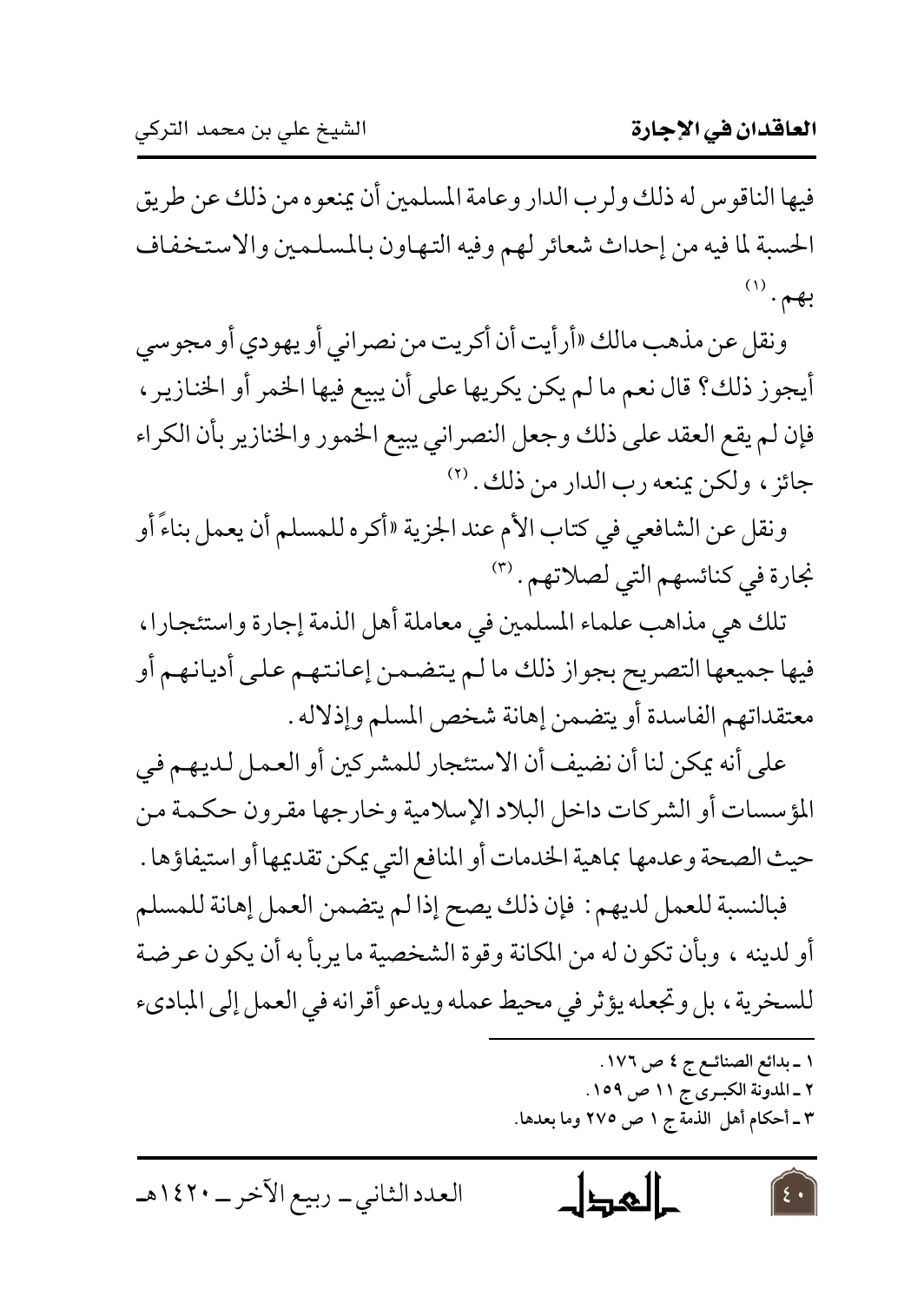$\left| \xi \right|$ 

السامية التي يدين بها ويخلص عمله فيها، وبذلك لا يكون أثماً بل داعية خير وبر ، وأوضح دليل على جواز العمل لدى أهل الذمة ما روي عن على ـ رضي الله عنه ـ أنه لما علم أن النبي صلى الله عليه وسلم أصابته خصاصة خرج يلتمس عملاً يصيب منه شيئاً يبعث به إلى النبي صلى الله عليه وسلم، فأتى بستاناً لرجل من اليهود فاستقى له سبعة عشر دلواً كل دلو بثمرة، فأعطاه اليهودي من ثمره سبع عشرة تمرة عجوة فجاء بها إلى النبي صلى الله عليه وسلم فقال : من أين هذا يا أبا الحسن ؟ قال : بلغني ما بك من الخصاصة يا نبي الله فخرجت ألتمس عملاً لأصيب لك طعاماً. قال: أحملك على هذا حب الله ورسوله؟ قال على : نعم ، يا نبي الله . فقال صلى الله عليه وسلم : «ما من عبد يحب الله ورسوله إلا الفقر أسرع إليه من جرية السيل على وجهه . . . . " الحديث'') .

ومثل هذا العمل يكون من الأفراد لدى المؤسسات الأجنبية ، ويكون في تعامل المؤسسات الأجنبية معنا وتقديمها خدمة لنا .

أما إن كان يترتب على العمل لدى تلك المؤسسات أو الأفراد أوالشركات غير المسلمة إهانة للمسلم أو مساً لمعتقداته أو تعطيل بعض شعائر دينه فإن هذا العمل محرم ، ومثل هذا يحصل في الخدمة الشخصية من المسلم للكافر .

وفيما يخص استئجار أهل الذمة واستخدامهم فإن ذلك يتعلق بنوع تلك الخدمة التي تطلب منهم أو يقدمونها لنا .

فإن كانت خدمة في أشياء مادية بحتة كالهندسة والتدريب والاستشارات الفنية في مجال الطيران والبحرية والطرق وغيرها من الأعمال المدنية والحربية

١ ــ سنن البيهقي ج ٦ ص ١١٩ وابن ماجة ص ١٢٨ «طبعة قديمة هندية بمجلد واحد».

حالمجال العدد الثاني\_ ربيع الآخر\_ ١٤٢٠هـ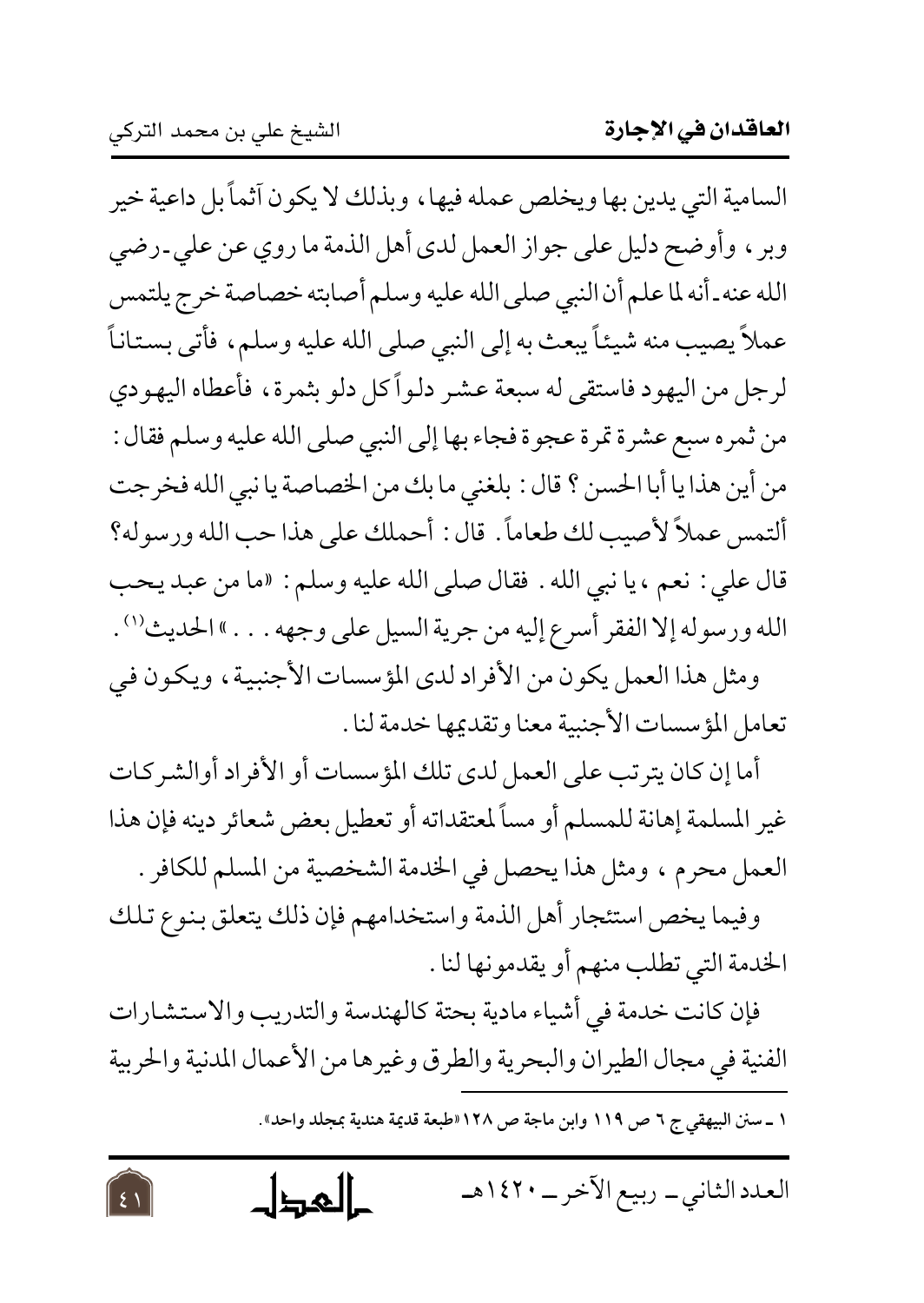التي تزيد المسلمين قوة ومكانة مادية تساند قوتهم المعنوية فإن ذلك لا بأس به من أجل الضرورة إذا لم يوجد في المسلمين من يقوم بهذا العمل، وقد ترجم البخاري في صحيحه لذلك في باب استئجار المشركين عند الضرورة، أو إذا لم يوجد أهل الإسلام . وأورد حديثاً أن النبي صلى الله عليه وسلم عامل يهود خيبر ، قال ابن حجر وإنما أجابهم إلى ذلك لمعرفتهم بما يصلح أرضهم دون غيرهم فنزل المصنف من لا يعرف منزلة من لم يوجد . (١)

وأورد البخاري استدلالأ على ذلك أيضاً الحديث الذي تقدم أن النبي صلى الله عليه وسلم وأبو بكر استأجرا من بني الديل وهو على دين كفار قريش هاديا خريتا ».

أما إن كانت الخدمات التي تقدمها تلك الشركات والمؤسسات والأفراد خدمات مدخولة كالدراسات الاجتماعية والاستشارات الثقافية التي تحاول أن تغزو الفكر الإسلامي والتي يدفعها ويؤججها الحقد الدفين على الاستقرار الروحي والسعادة النفسية التي يعيشها المسلمون في ظل عقيدتهم السماوية الخالدة التي تحاول تلك المؤسسات ومن دار في فلكها أن تطفىء نور العقيدة في المسلمين بواسطة من ينعتونه بالنصح أحياناً . وبتطوير وتعديل النواحي الاجتماعية أحياناً أخرى، والتي يحاولون بها القضاء على ما لدى الأمة من كنوز التشريع والفقه ، ويريدون تعطيل الحدود السماوية وإشاعة الفوضي في المحتمعات .

إن أمثال تلك الخدمات يجب الابتعاد عنها ومحاربة من يمثلها لما تحمله من

١ ـ فتح البـاري ج ٥ ص ٤٩.

كالعطل العدد الثاني\_ ربيع الآخر\_ ١٤٢٠هـ  $\epsilon$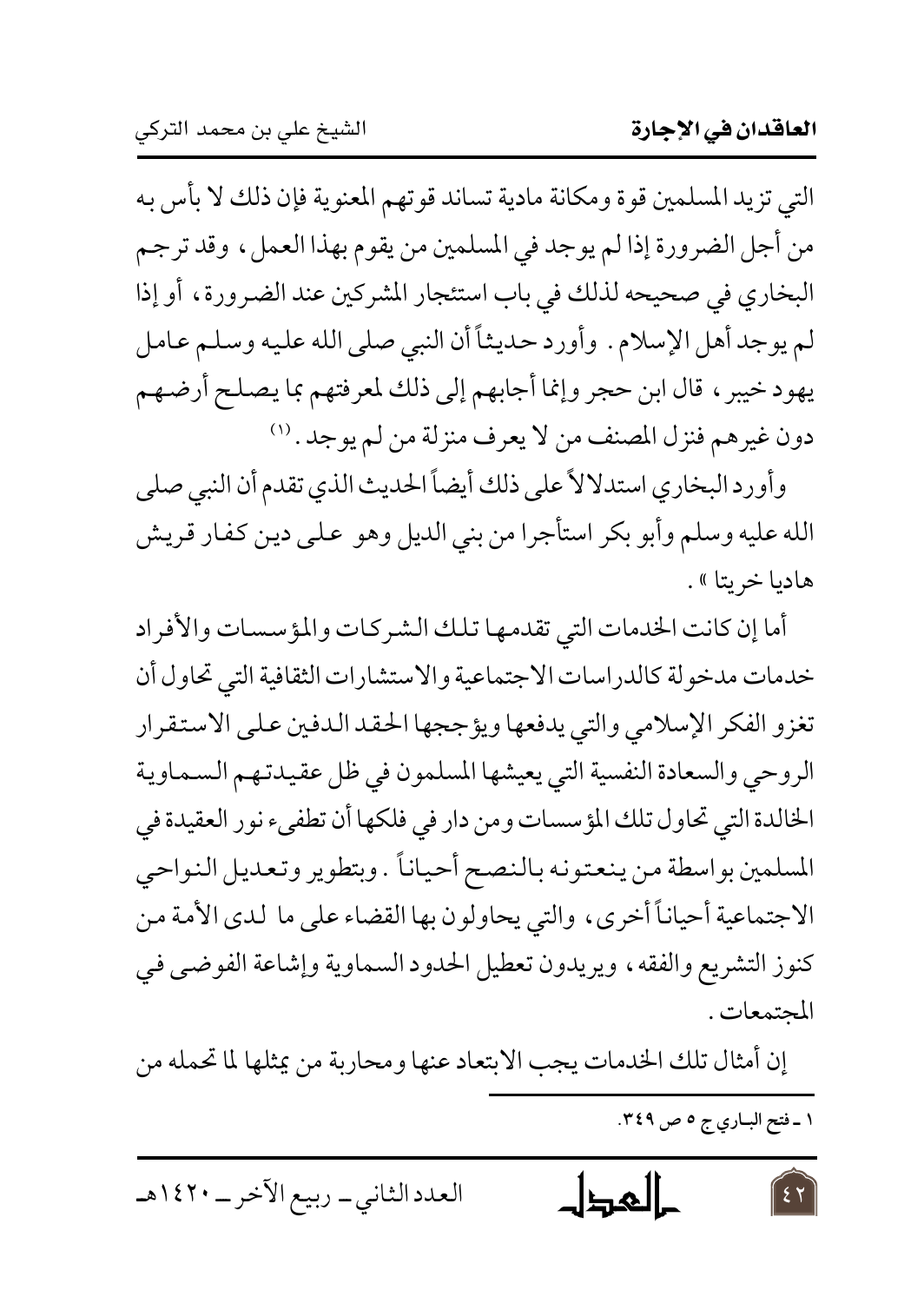$54$ 

العاقدان في الإجارة

دوافع شيطانية موجهة يقصد بها إطفاء نور الله ﴿ويأبي الله إِلا أن يتم نوره ولو كره المشركون ﴾ (ا)

ومثل هذا الاستخدام أو الركون للمشركين هو الذي نهى الله سبحانه وتعالى عنه بقوله : ﴿ يَا أَيُّهَا الَّذِينَ آمَنُوا لا تَتَّخذُوا بطَانَةً مّن دُونكُمْ لا يَأْلُونَكُمْ خَبَالاً ﴾ ('' قال أبو بكر الجصاص : بطانة الرجل خاصته الذين يستبطنون أمره ويثق بهم في أمره، فنهي الله تعالى المؤمنين أن يتخذوا أهل الكفر بطانة من دون المؤمنين، وأن يستعينوا بهم في خواص أمورهم، وأخبر عن ضمائر هؤلاء الكفار للمؤمنين فقال لا يألونكم خبالاً يعني لا يقصرون في إيجاد السبل إلى إفساد أموركم لأن الخبال هو الفساد . ثم قال ﴿ وَدُّوا مَا عَنتُمْ﴾ (٣) قال السدي : ودوا اختلافكم عن دينكم< وقال ابن جريج : ودوا أن تفتتنوا في دينكم فتحملوا على المشقة فيه .

قال الجصاص : وفي هذه الآية دلالة على أنه لا يجوز الاستعانة بأهل الذمة في أمور المسلمين من العمالات والكتبة «الشئون الإدارية المالية والوظائف العامة في الدولة بلغة الوقت الحاضر»، وقد روي عن عمر ـ رضي الله عنه ـ أنه بلغه أن أبا موسى ـ رضي الله عنه ـ استكتب رجلاً من أهل الذمة فكتب إليه يعنفه وتلا قوله تعالى: ﴿ يَا أَيُّهَا الَّذِينَ آمَنُوا لا تَتَّخذُوا بطَانَةً ﴾ الآية .

وروى عن ابن دجانة قال : قلت لعمر بن الخطاب إن ههنا رجلاً من أهل

۱ ـ آل عمران ۱۱۹. ٢ ـ آل عمران آيـة ١١٨. ٣ ـ آل عمر ان آيــة ١١٨.

حالمجال العدد الثاني \_ ربيع الآخر \_ ١٤٢٠هـ